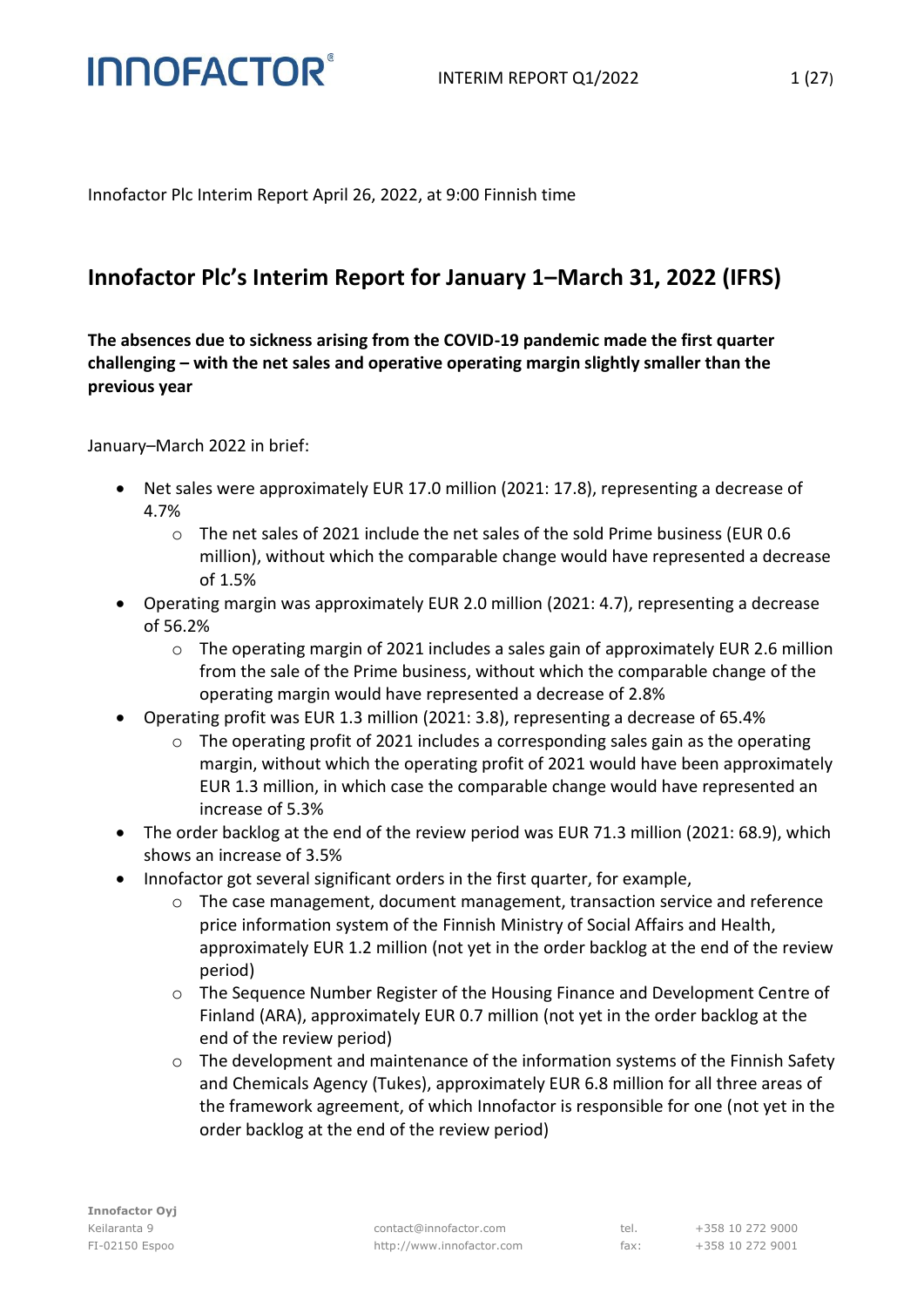- o The configuration, development, and support services of the Microsoft Dynamics 365 solution for a Swedish bank, approximately EUR 0.8 million
- o The SaaS solution of the case management system for Finnvera, approximately EUR 1.0 million (not yet in the order backlog at the end of the review period)
- o The administrative case management solution for the Social Insurance Institution of Finland (Kela), approximately EUR 0.7 million (not yet in the order backlog at the end of the review period)
- o A cloud migration project for a Norwegian non-profit organization, approximately EUR 1.2 million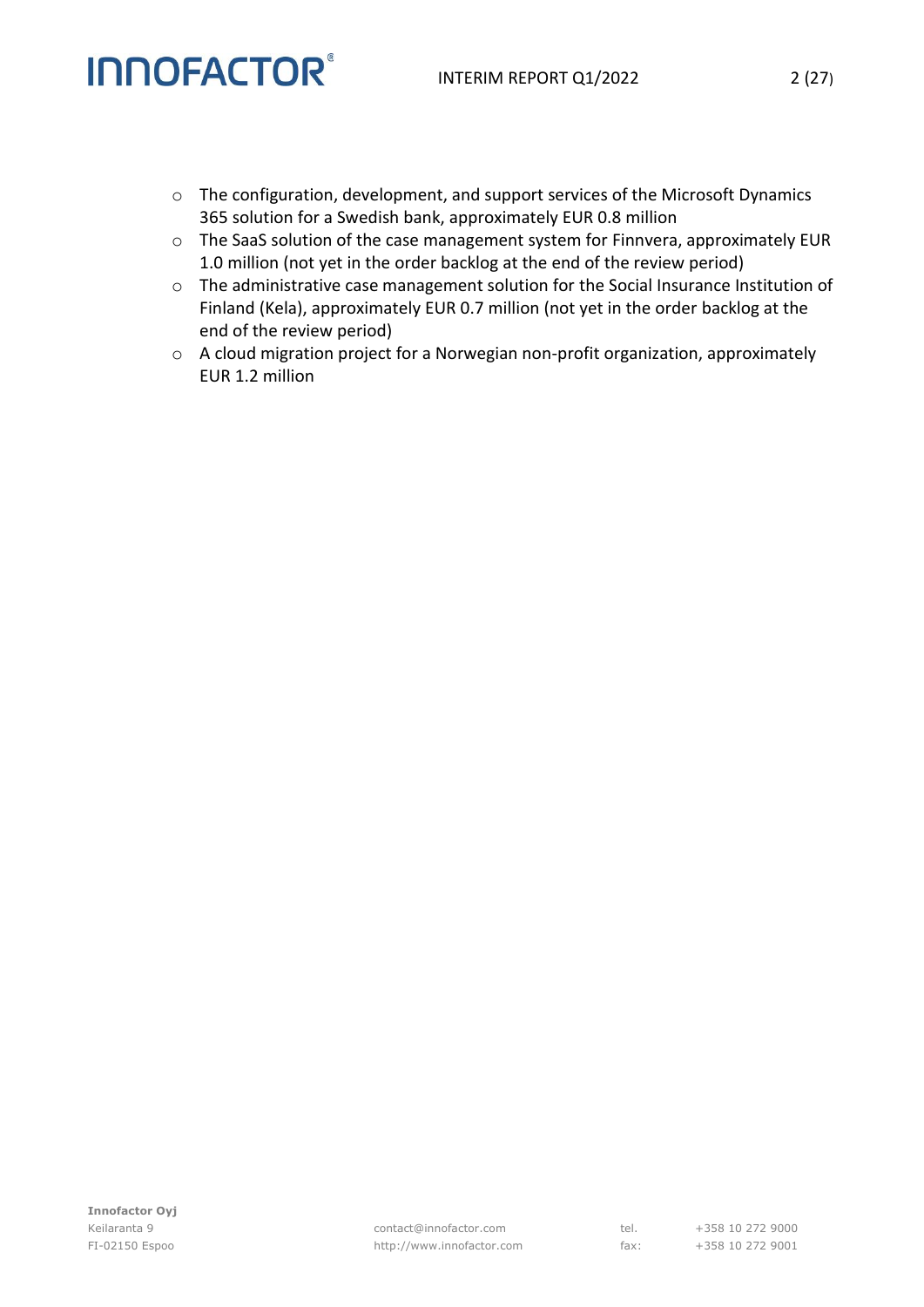### **Key figures of the group, IFRS**

|                                   |         | Jan 1-Mar 31, Jan 1-Mar 31, |          |
|-----------------------------------|---------|-----------------------------|----------|
|                                   | 2022    | 2021                        | Change   |
| Net sales, EUR thousand           | 16,964  | 17,807                      | $-4.7%$  |
| Growth of net sales               | $-4.7%$ | 3.8%                        |          |
| Operating result before           |         |                             |          |
| depreciation and amortization     |         |                             |          |
| (EBITDA), EUR thousand            | 2,042   | 4,657                       | $-56.2%$ |
| percentage of net sales           | 12.0%   | 26.2%                       |          |
| Operating profit/loss (EBIT), EUR |         |                             |          |
| thousand*                         | 1,319   | 3,809                       | $-65.4%$ |
| percentage of net sales           | 7.8%    | 21.4%                       |          |
| Earnings before taxes, EUR        |         |                             |          |
| thousand                          | 1,102   | 3,357                       | $-67.2%$ |
| percentage of net sales           | 6.5%    | 18.9%                       |          |
| Earnings, EUR thousand            | 846     | 2,637                       | $-67.9%$ |
| percentage of net sales           | 5.0%    | 14.8%                       |          |
| Order backlog                     | 71,336  | 68,901                      | 3.5%     |
| Net gearing                       | 26.5%   | 56.9%                       |          |
| Net gearing without IFRS 16       | 10.1%   | 43.6%                       |          |
| Equity ratio                      | 51.7%   | 46.6%                       | 10.9%    |
| Equity ratio without IFRS 16      | 56.5%   | 44.0%                       |          |
| Active personnel on average       |         |                             |          |
| during the review period*         | 499     | 537                         | $-7.1%$  |
| Active personnel at the end of    |         |                             |          |
| the review period*                | 502     | 536                         | $-6.3%$  |
| Earnings per share (EUR)          | 0.0231  | 0.0705                      | $-67.2%$ |

\*) Innofactor Group monitors the number of active personnel. The number of active personnel does not include employees who are on leave for more than 3 months.

#### **Innofactor's future outlook for 2022**

Innofactor's net sales and operating margin (EBITDA) in 2022 are estimated to increase from 2021, during which net sales were EUR 66.4 million. Innofactor's operating margin (EBITDA) for 2022 is estimated to increase from EUR 7.5 million, which would have been the operating margin for 2021 without the proceeds of EUR 2.6 million from the sale of the Prime business.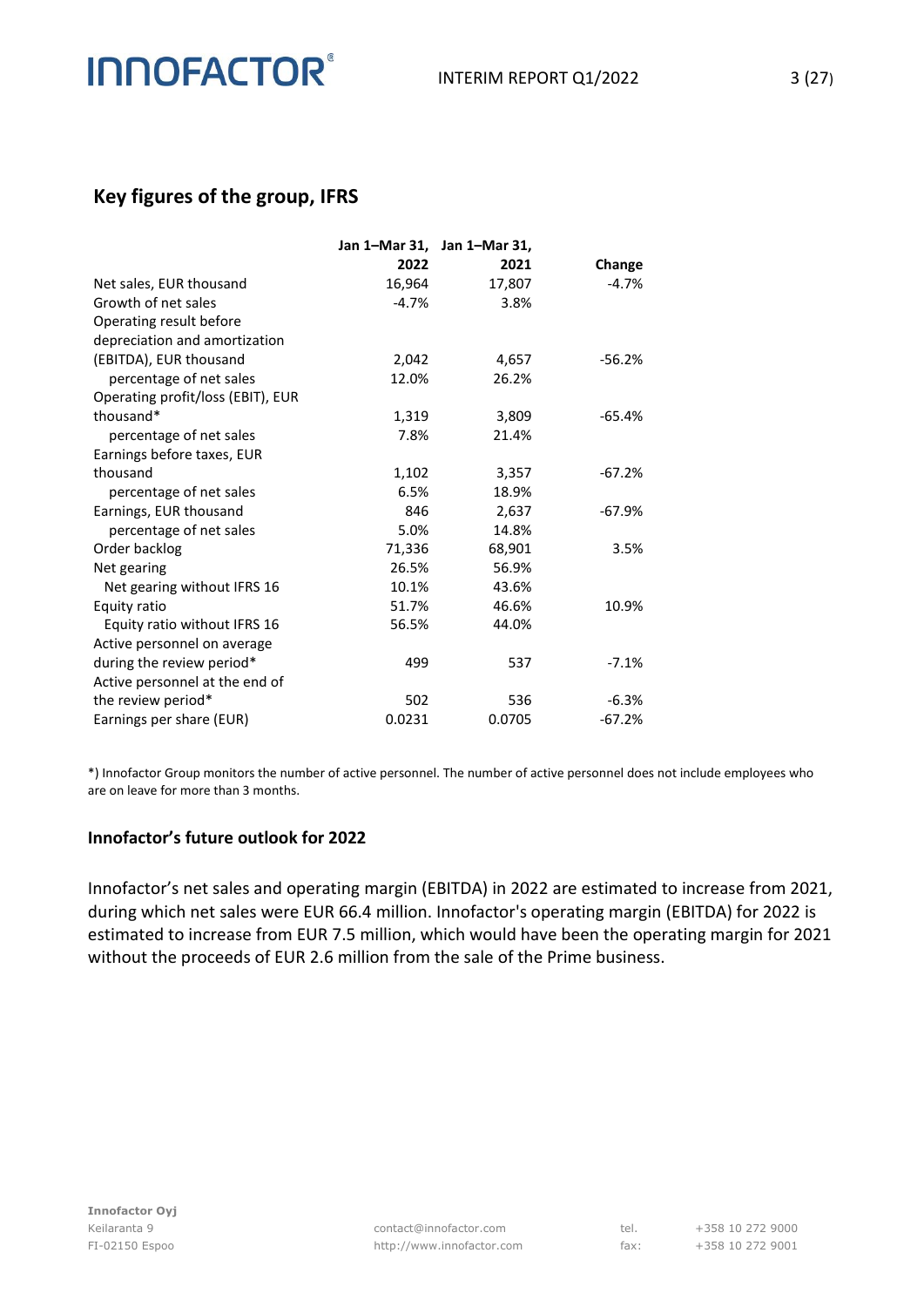#### **CEO Sami Ensio's review: In the first quarter, there were several important orders but, at the same time, the absences due to sickness arising from the COVID-19 pandemic undermined the operative result**

Net sales in the first quarter of 2022 were EUR 17.0 million, representing a year-on-year decrease of 4.7 percent. Without the Prime business sold in the first quarter of 2021, the comparable change would have been a decrease of 1.5 percent. The net sales in Denmark and Norway increased in the first quarter. However, the net sales in Finland and Sweden decreased, affected by the increase in absences due to sickness as a result of the COVID-19 pandemic. The operating margin (EBITDA) increased by 56.2 percent from the previous year and was EUR 2.0 million (12 percent of the net sales), and it was positive in all countries with the exception of Sweden. The operating margin of 2021 included a sales gain of approximately EUR 2.6 million from the sale of the Prime business, without which the comparable change would have represented a decrease of 2.8 percent. The order backlog was EUR 71.3 million at the end of the quarter, which shows an increase of 3.5 percent compared to the corresponding time in the previous year.

We saw remarkable success in our sales during the first quarter. For instance, we landed the case management, document management, transaction service, and reference price information system of the Finnish Ministry of Social Affairs and Health, approximately EUR 1.2 million; the Sequence Number Register of the Housing Finance and Development Centre of Finland (ARA), approximately EUR 0.7 million; the development and maintenance of the information systems of the Finnish Safety and Chemicals Agency (Tukes), approximately EUR 6.8 million (for all three areas of the framework agreement, of which Innofactor is responsible for one); the configuration, development, and support services of the Microsoft Dynamics 365 solution for a Swedish bank, approximately EUR 0.8 million; the SaaS solution of the case management system for Finnvera, approximately EUR 1.0 million; the administrative case management solution for the Social Insurance Institution of Finland (Kela), approximately EUR 0.7 million; as well as the cloud migration project for a Norwegian non-profit organization, approximately EUR 1.2 million. I would like to thank all our customers for your faith in Innofactor's services as well as all of Innofactor's sales force for your excellent work. The majority of these sales are not yet in the order backlog at the end of the quarter, which will increase the order backlog in the future.

The COVID-19 pandemic caused unforeseen challenges in the first quarter, during which period Innofactor's absences due to sickness approximately doubled from the previous year. As Innofactor's operations are largely based on the sale of man-hours, this resulted in a drastic reduction of our net sales. It is our belief that the worst of the wave of sicknesses is now behind us and the pandemic should not further reduce our net sales in the second quarter.

Innofactor's aim is to be the leading provider of organizations' digital transformation in each of the Nordic countries. We believe in our chosen Nordic strategy and in reaching our long-term goals. This requires perseverance and determination from the company's management and employees as well as investors. Innofactor is still actively looking for new strategic partnerships in the Nordic countries. The Group's goal is to grow both organically and through acquisitions.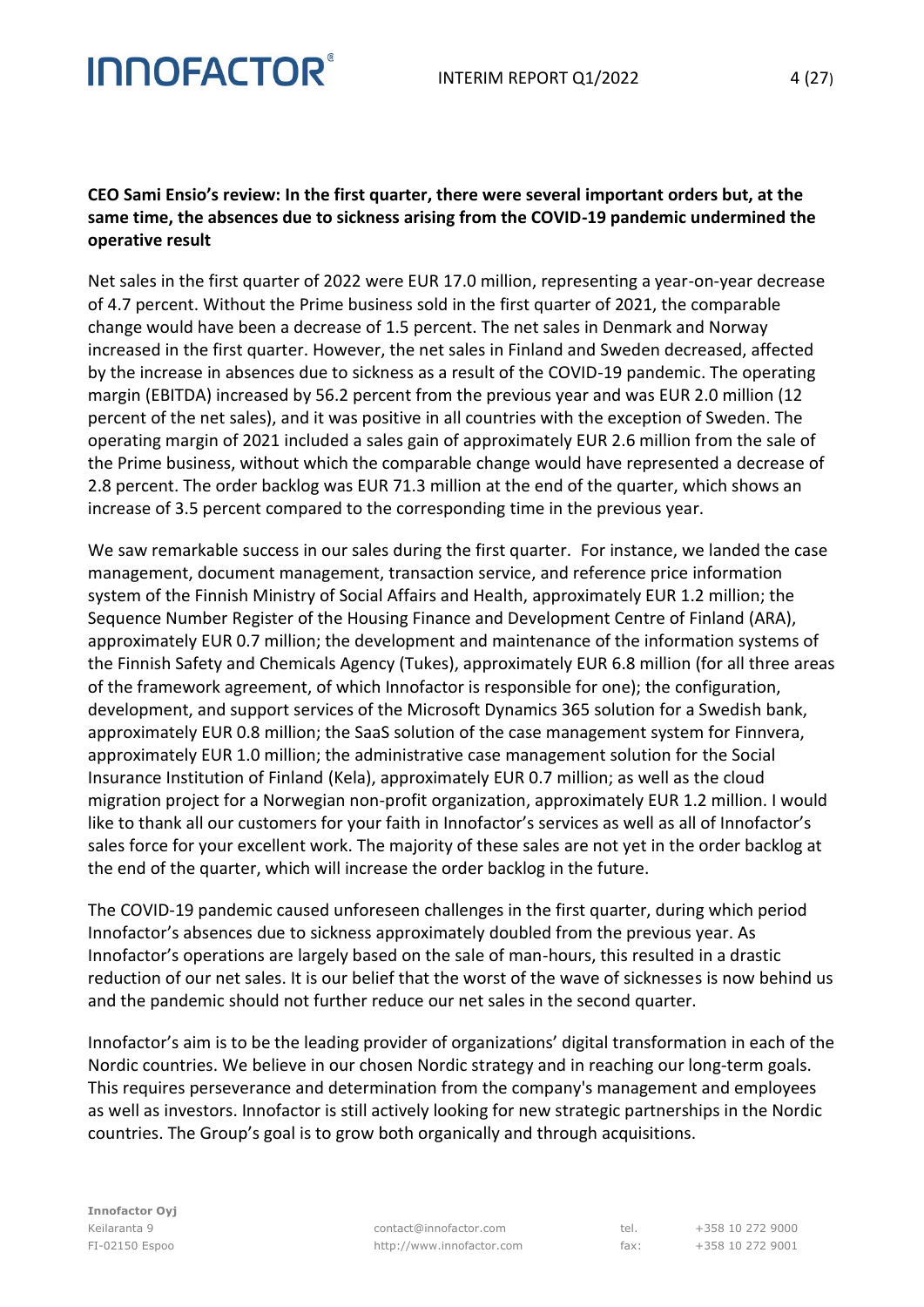#### **Strategy and its realization in the review period**

Innofactor's strategy comprises our purpose, mission, vision, strategic choices, values, working principle, and long-term financial goals.

Our purpose: Innovating to make the world work better

Our mission: Driving the modern digital organization

Our vision: Leading Nordic digital transformation partner in the Microsoft ecosystem

Our strategic choices:

- The most competent Nordic teams
- Productized and specialized offering
- Proactive and agile way of working
- Innovation with top customers

Our values:

- Accountability
- Empowerment
- Innovation
- Customer

Our working principle: Our principle is to put people first in everything we do. We want to create solutions that make people's everyday work and life run smoothly and bring a smile to their faces.

Our long-term financial goals:

- To achieve annual growth of about 20 percent, of which majority is intended to be achieved by organic growth
- To achieve about 20 percent EBITDA in relation to the net sales
- To keep the cash flow positive and secure good financial standing in all situations.

The net sales growth target is supported by Innofactor's large order backlog of EUR 71.3 million (2021: 68.9). In 2022, Innofactor will pay special attention to growth management.

The operating margin (EBITDA) was 12.0 percent of the net sales (2021: 26.2%). EBITDA decreased by 56.2 percent from the corresponding period in the previous year, specifically as a result of the operating margin gained from the sale of the Prime business in 2021. Without the sale of the Prime business, the operating margin (EBITDA) would have decreased by 2.8 percent compared with the corresponding period in the previous year. Innofactor still strives to increase its operating margin percentage.

Innofactor's operating cash flow in the review period of January 1–March 31, 2022, was EUR 2.7 million (2021 Q1: EUR 3.6 million) and the equity ratio at the end of the review period was 51.7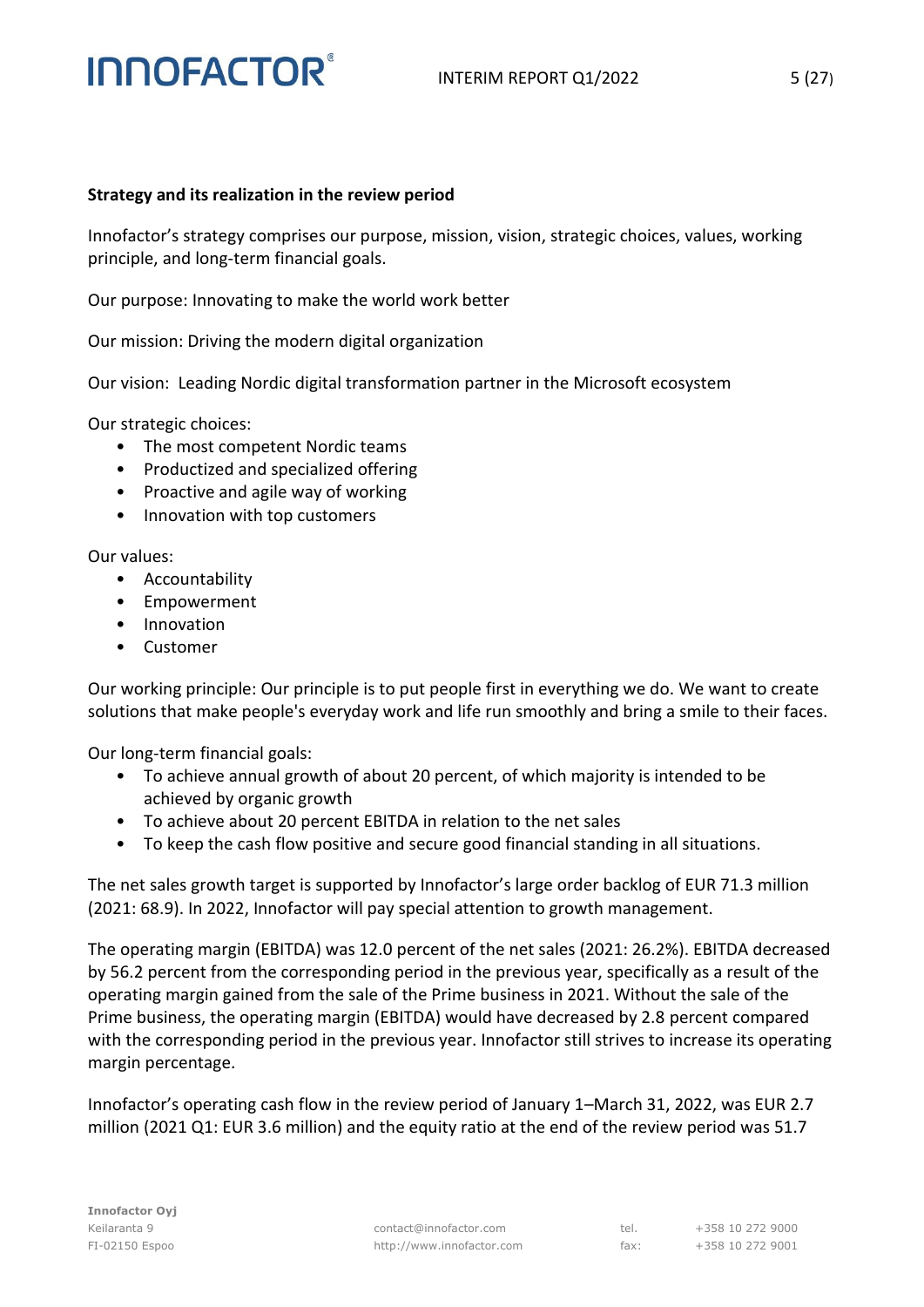percent (2021: 46.6 percent). The strong operating cash flow supports Innofactor's strategic goal of profitable growth and securing solid financial standing in all situations.

**There was a slight reduction in Innofactor's net sales compared to the comparison period, partly affected by the increase in absences due to sickness arising from the COVID-19 pandemic – however, the net sales per active employee continued to increase**



Innofactor's net sales for the period January 1–March 31, 2022, amounted to EUR 16,964 thousand (2021: 17,807), representing a decrease of 4.7 percent. Without the Prime business sold in the first quarter of 2021, the comparable change would have been a decrease of 1.5 percent.

Due to the COVID-19 pandemic, Innofactor's absences due to sickness in the first quarter approximately doubled from the previous year. As Innofactor's operations are largely based on the sale of man-hours, this resulted in a drastic reduction of our net sales. It is our belief that the worst of the wave of sicknesses is now behind us and the pandemic should not further reduce our net sales in the second quarter.

Net sales per active employee amounted to approximately EUR 34 thousand (2021: 33.2), representing an increase of 2.5 percent. We focus on continuing to increase the net sales per active employee.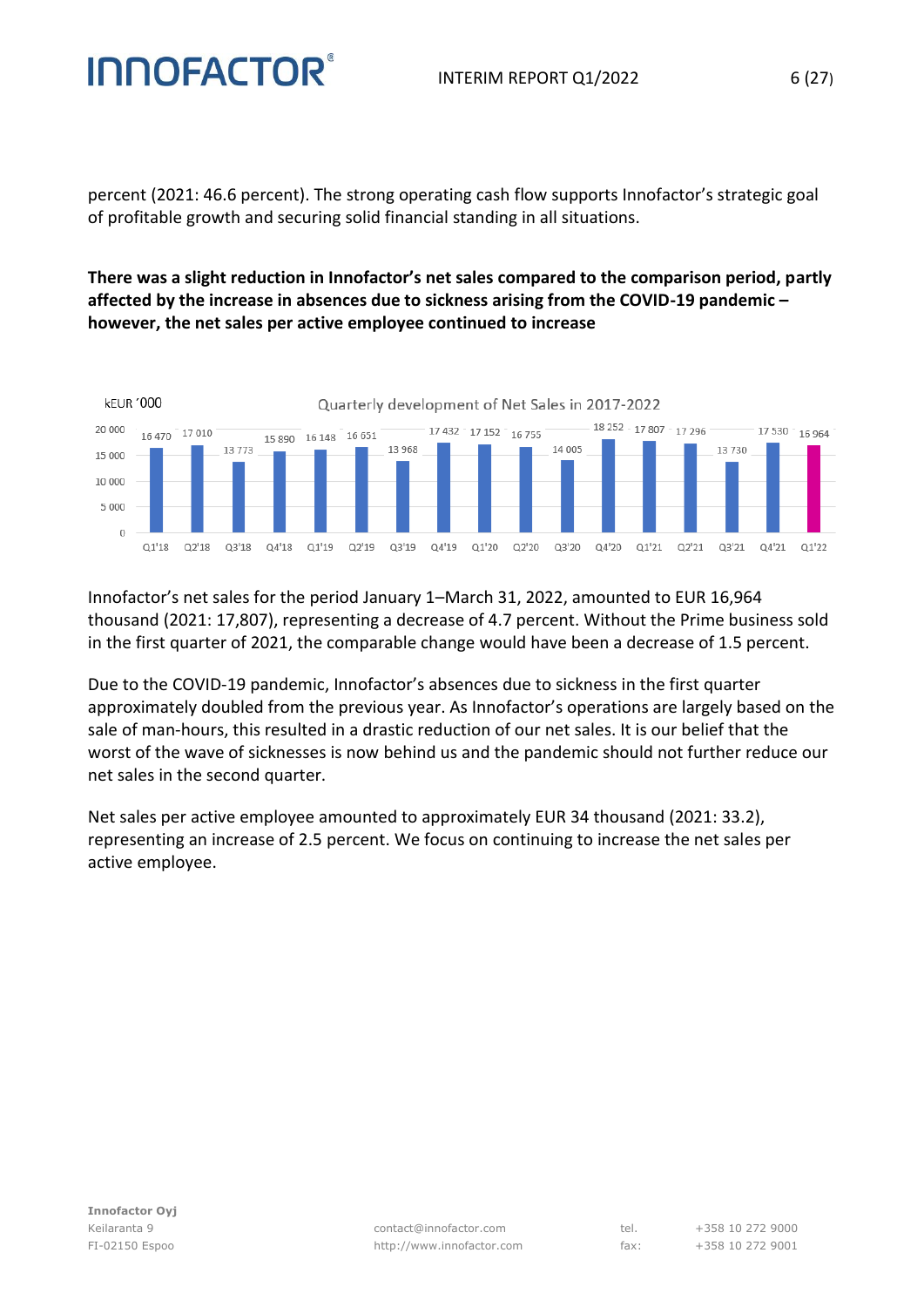

Innofactor's business operations were focused on Finland, Sweden, Denmark and Norway. In the period January 1–March 31, 2022, approximately 64 percent of the net sales came from Finland, approximately 17 percent from Sweden, approximately 12 percent from Norway, and approximately 7 percent from Denmark. Compared with the corresponding period in 2021, the net sales increased in Denmark and Norway, but decreased in Finland and Sweden.

Of net sales for the period January 1–March 31, 2022, approximately 49 percent came from commercial clients, approximately 39 percent from public sector clients, and approximately 12 percent from third-sector clients.

Innofactor's net sales for the review period of January 1–March 31, 2022, came from the following sources:

- approximately 40 percent from IT system delivery projects and consulting
- approximately 35 percent from services based on recurring service contracts, such as SaaS, cloud and hosting services, and from software maintenance
- approximately 23 percent from specialist work based on recurring service contracts, such as smaller customer-specific changes and the further development of IT systems
- approximately 2 percent from licenses, of which the share of licensing income to third parties was approximately 1 percent of net sales

Innofactor's 10 largest clients accounted for approximately 29 percent of the net sales for the review period January 1–March 31, 2022.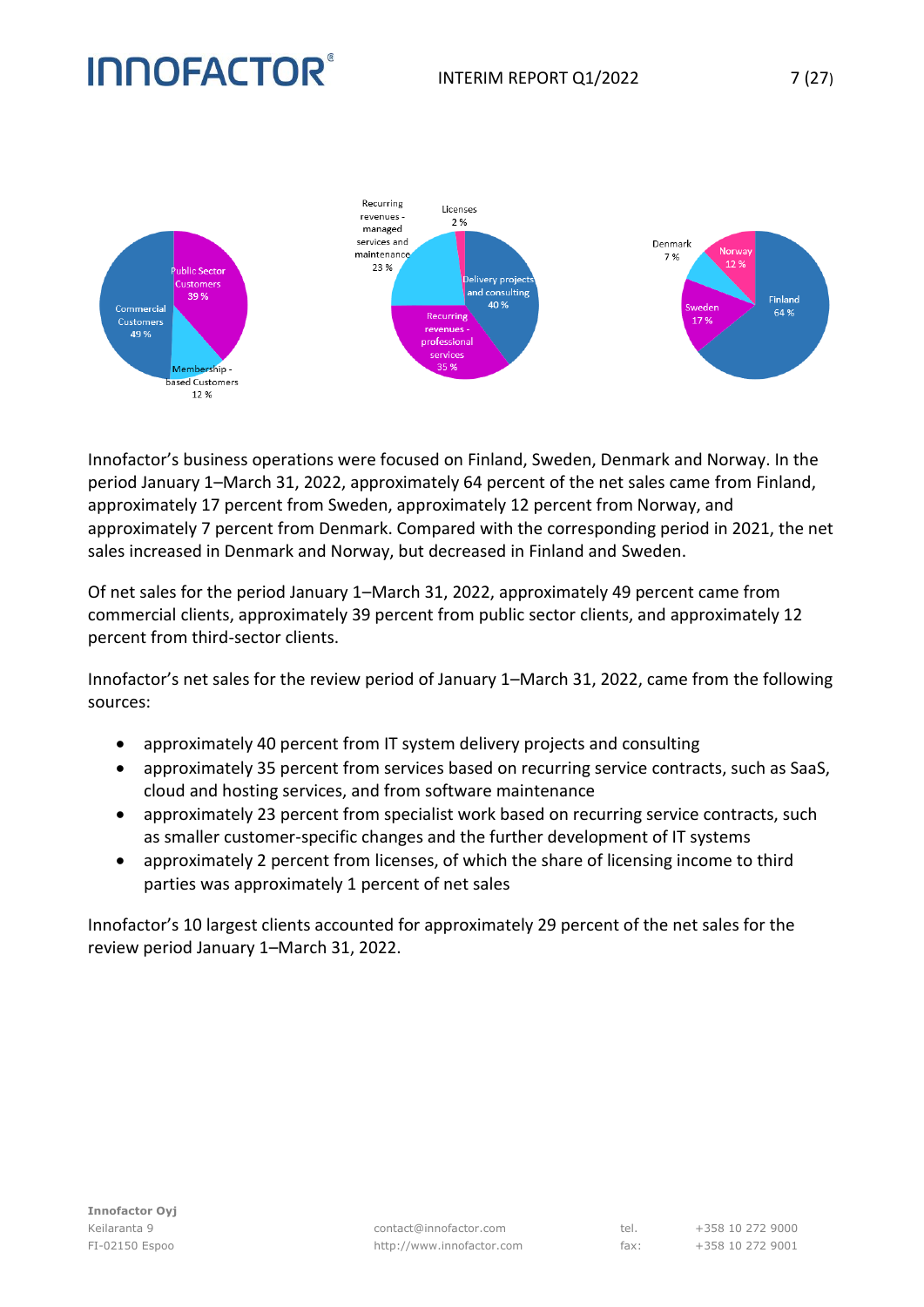

#### **Innofactor's operative operating margin roughly at the level of the comparison year**

Innofactor's operating margin (EBITDA) for the period January 1–March 31, 2022, was EUR 2,042 thousand (2021: 4,657), representing a decrease of 56.2 percent. EBITDA represented 12.0 percent of net sales (2021: 26.2%). The operating margin of 2021 includes a sales gain of approximately EUR 2.6 million from the sale of the Prime business, without which the comparable change would have represented a decrease of 2.8 percent. Innofactor's operating margin was positive in all countries, except for Sweden.

Innofactor's operating profit for the period January 1–March 31, 2022, amounted to EUR 1,319 thousand (2021: 3,809), representing a decrease of 65.4 percent. Operating profit represented 7.8 percent of net sales (2021: 21.4%). Without the sales gain of the 2021 sale of the Prime business, the comparable change would have represented an increase of 5.3 percent.

Acquisitions have been a central part of Innofactor's strategy. Depreciations of intangible rights resulting from acquisitions vary greatly depending on how valuable the customer contracts and technology of the acquired company are estimated to be and also in what kind of schedule the resulting intangible rights will be depreciated. For this reason, the company's view is that, instead of operating profit, the primary measure for profitability should be the operating margin (EBITDA), because it is not affected by the said depreciation.

#### **Innofactor's order backlog increased slightly compared to the comparison year**

Innofactor's order backlog at the end of the review period amounted to EUR 71,336 thousand (2021: 68,901), representing growth of 3.5 percent. Among other things, the order backlog was increased by the cloud migration project for a Norwegian non-profit organization worth approximately EUR 1.2 million as well as the configuration, development, and support services of the Microsoft Dynamics 365 solution for a Swedish bank, approximately EUR 0.8 million.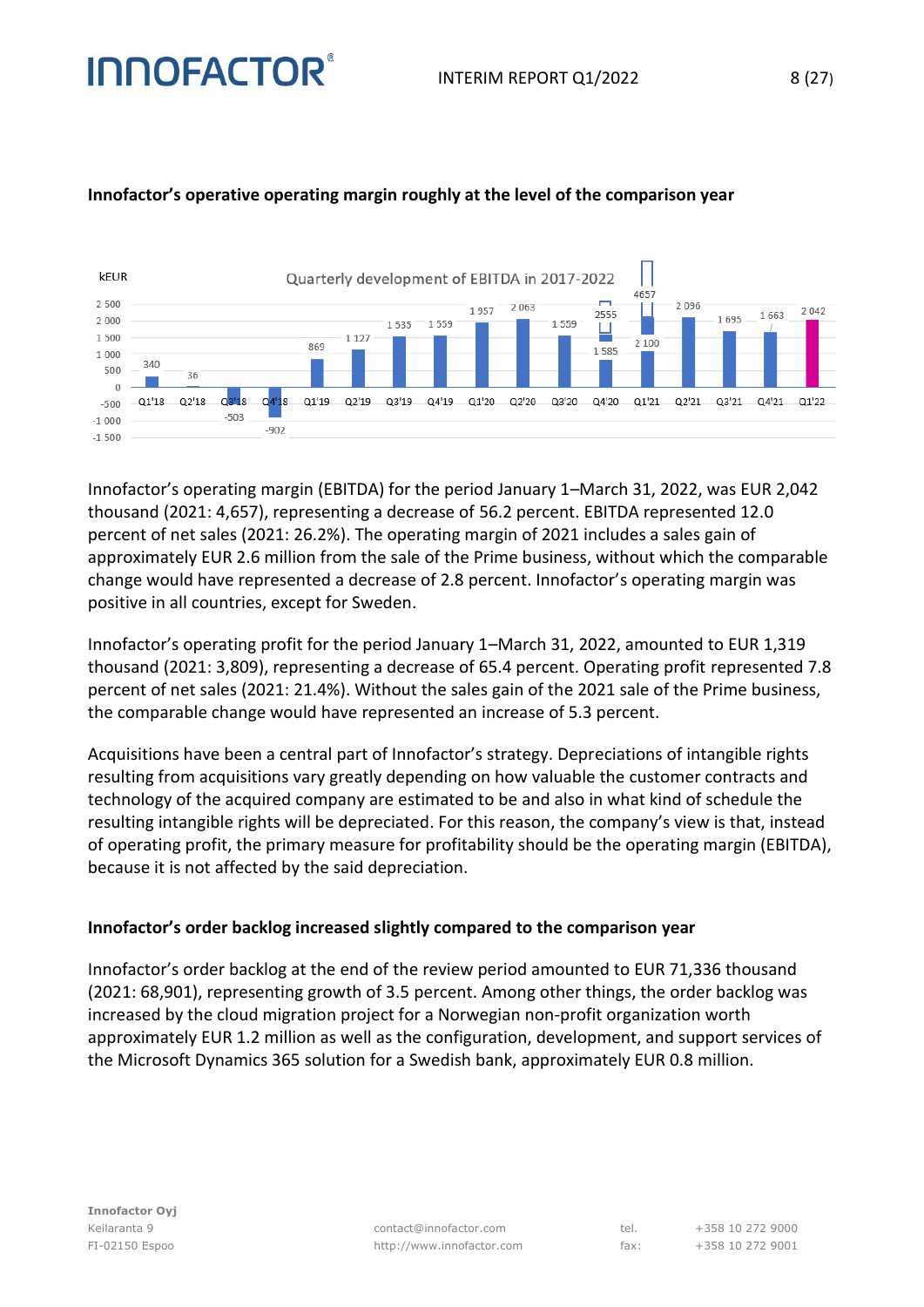### INTERIM REPORT 01/2022 9 (27)

# **INNOFACTOR®**



#### **Innofactor's operating cash flow in the review period improved from the situation one year earlier**

Innofactor's balance sheet total at the end of the review period was EUR 54,761 thousand (2021: 59,622). The Group's liquid assets totaled EUR 3,919 thousand (2021: 6,184), consisting entirely of cash funds.

The operating cash flow for the review period of January 1–March 31, 2022 was EUR 2,705 thousand (2021: 3,624). The cash flow from investing activities was EUR -144 thousand (2021: - 53).

The equity ratio at the end of the review period was 51.7 percent (2021: 46.6%) and net gearing was 26.5 percent (2021: 56.9%).

At the end of the review period, the company had EUR 1,873 thousand in current interest-bearing liabilities to financial institutions (2021: 2,540) and EUR 4,683 thousand in non-current interestbearing liabilities to financial institutions (2021: 8,890). The total amount of interest-bearing liabilities to financial institutions was EUR 6,557 thousand (2021: 11,430). The company had lease liabilities in accordance with IFRS 16 (leases for the duration of fixed-term leases) of EUR 4,302 thousand (2021: 3,503) of which EUR 1,774 thousand in current leases (2021: 1,621) and EUR 2,528 thousand in non-current leases (2021: 1,882). The total amount of interest-bearing liabilities was EUR 10,859 thousand (2021: 14,933).

The return on investment for the period January 1–March 31, 2022, improved year-on-year and was 3.8 percent (2021: 10.9%). The return on equity for the period January 1–March 31, 2022, improved year-on-year and was 3.2 percent (2021: 10.7%).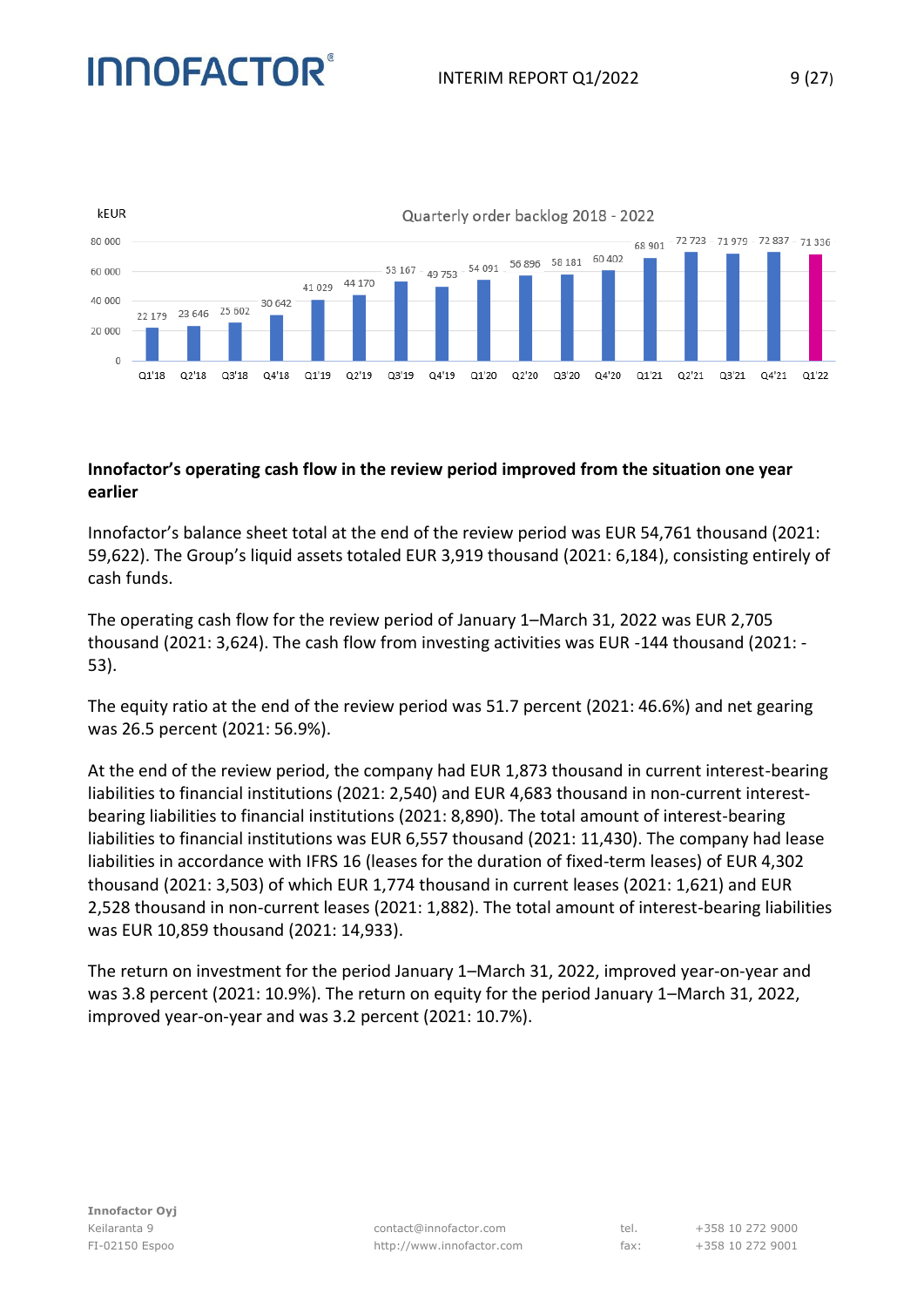The non-current assets on Innofactor's balance sheet at the end of the review period totaled EUR 36,264 thousand.

Innofactor's gross investments in tangible and intangible assets during the review period of January 1–March 31, 2022, came to EUR 154 thousand (2021: 105), consisting of normal additional and replacement investments required by growth.

#### **Innofactor's research and product development investments increased slightly from last year**

In the product development during the review period, the focus was on renewing existing products and services as well as continuous further development in order to support the growth of product-based business.

Innofactor's research and development costs recognized in profit or loss for January 1–March 31, 2022, were approximately EUR 1,088 thousand (2021: 1,041), representing 6.4 percent of net sales (2021: 5.8%).

#### **Innofactor's number of employees decreased compared to the previous year, party due to the sale of the Prime business – however, it slightly increased compared to the previous quarter**

Innofactor primarily monitors the number of active personnel. The number of active personnel does not include employees who are on leave for more than 3 months.

The average number of active personnel during the period January 1–March 31, 2022, was 499 (2021: 537), representing a decrease of 7.1 percent, which was in part attributable to the sale of the Prime business in 2021. Compared to the previous quarter (Q4/2021: 495), the increase was 0.8 percent.

At the end of review period, the number of active personnel was 502 (2021: 536), representing a decrease of 6.3 percent, which was in part attributable to the sale of the Prime business in 2021. Compared to the previous quarter (Q4/2021: 500), the increase was 0.4 percent.

At the end of the review period, the average age of the personnel was 42.5 years (2021: 42.2). Women accounted for 28 percent (2021: 27%) of the personnel. Men accounted for 72 percent (2021: 73%) of the personnel.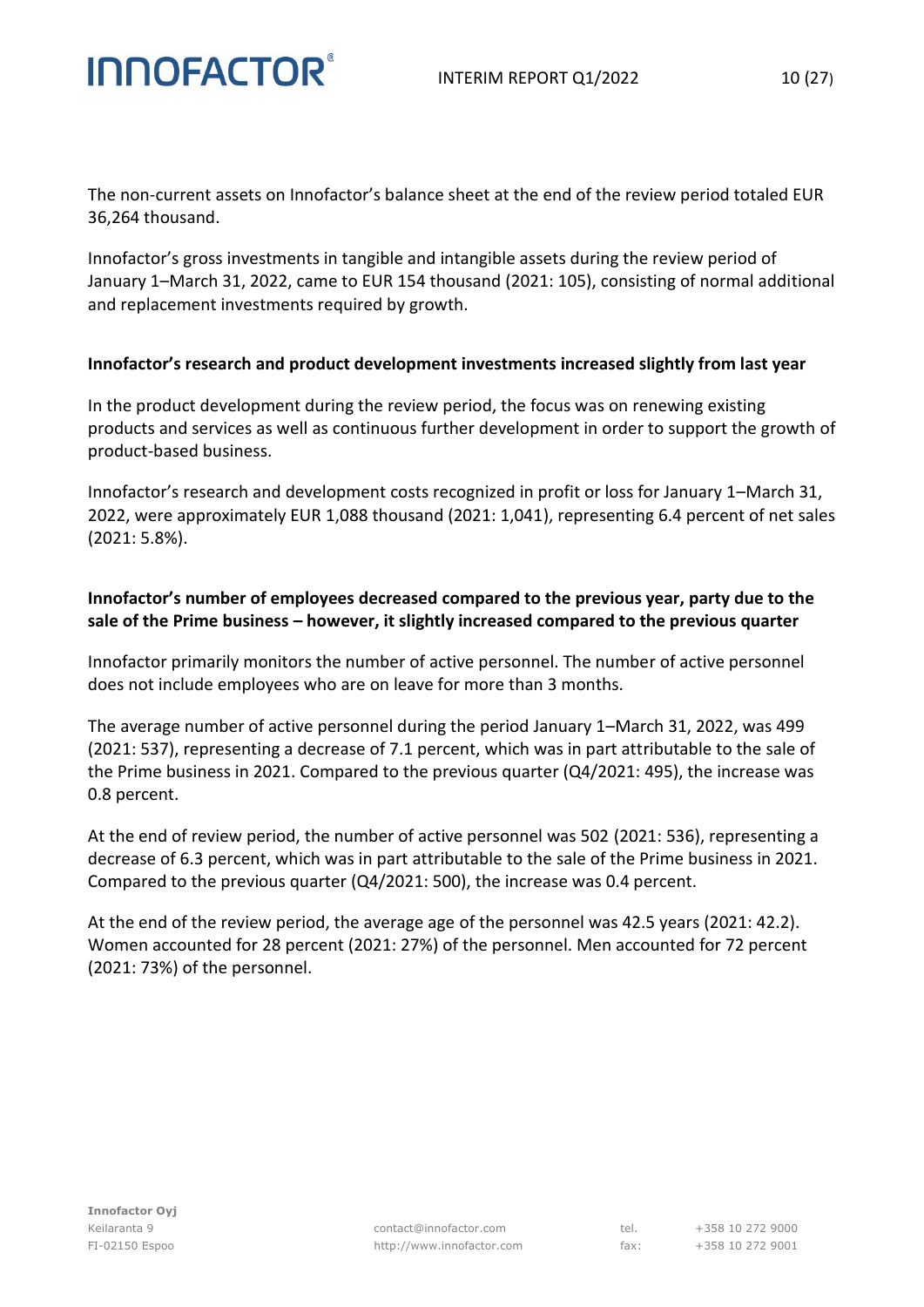#### **Other events in the review period**

**INNOFACTOR®** 

On January 4, 2022, Innofactor announced in a stock exchange release that it had completed the share repurchase program. Repurchases of treasury shares began on October 26, 2021, and ended on January 3, 2022. During this period, Innofactor acquired 800,000 treasury shares at an average price of EUR 1.5045. The shares were acquired at the current market price in public trading arranged by Nasdaq Helsinki Ltd.

On January 18, 2022, Innofactor announced in a stock exchange release that the Finnish Ministry of Social Affairs and Health selected Innofactor in a public procurement competition as the provider of the case management, document management, transaction service, and reference price information system as well as the related maintenance and further development tasks of the Pharmaceuticals Pricing Board. The total value of the procurement (excluding VAT) stated by the Ministry of Social Affairs and Health in the procurement decision for the four-year contract period is approximately EUR 1,190,000.

On January 20, 2022, Innofactor announced in a stock exchange release that the Housing Finance and Development Centre of Finland (ARA) had selected Innofactor in a public procurement competition as the supplier of the Sequence Number Register. The procurement includes the planning and implementation of the Sequence Number Register, the support, maintenance and further development services for the implemented solution, as well as system operation and control. The solution is based on Microsoft Azure cloud services. Innofactor's share of the total value of the procurement is approximately EUR 680,000. The minimum agreement period is three years.

On February 16, 2022, Innofactor announced in a stock exchange release that the Finnish Safety and Chemicals Agency (Tukes) selected Innofactor in a public procurement competition as the supplier of the "Agile development of services, servicing and maintenance" section of the framework agreement on for IT system development and maintenance. The framework agreement comprises a total of three areas for which a total of four framework contract suppliers were selected. A total of two framework contract suppliers were selected for the "Agile development of services, servicing and maintenance". The Agile development of services, servicing and maintenance section focuses on the implementation of Tukes' systems in accordance with an agile approach, service validation, the servicing and maintenance of applications, and processing and repair of disruptions. The anticipated total value (excluding VAT) of the procurement indicated by Tukes in the procurement decision for all three covered areas is EUR 6.8. million. The duration of the framework agreement is four years, plus an option for two additional years.

On March 1, 2022, Innofactor announced in a stock exchange release that Innofactor and a Swedish bank have signed an agreement concerning the configuration, development, and support services for a Microsoft Dynamics 365 solution. Innofactor estimates the value of the agreement to be approximately EUR 800,000. The agreement will be valid until further notice.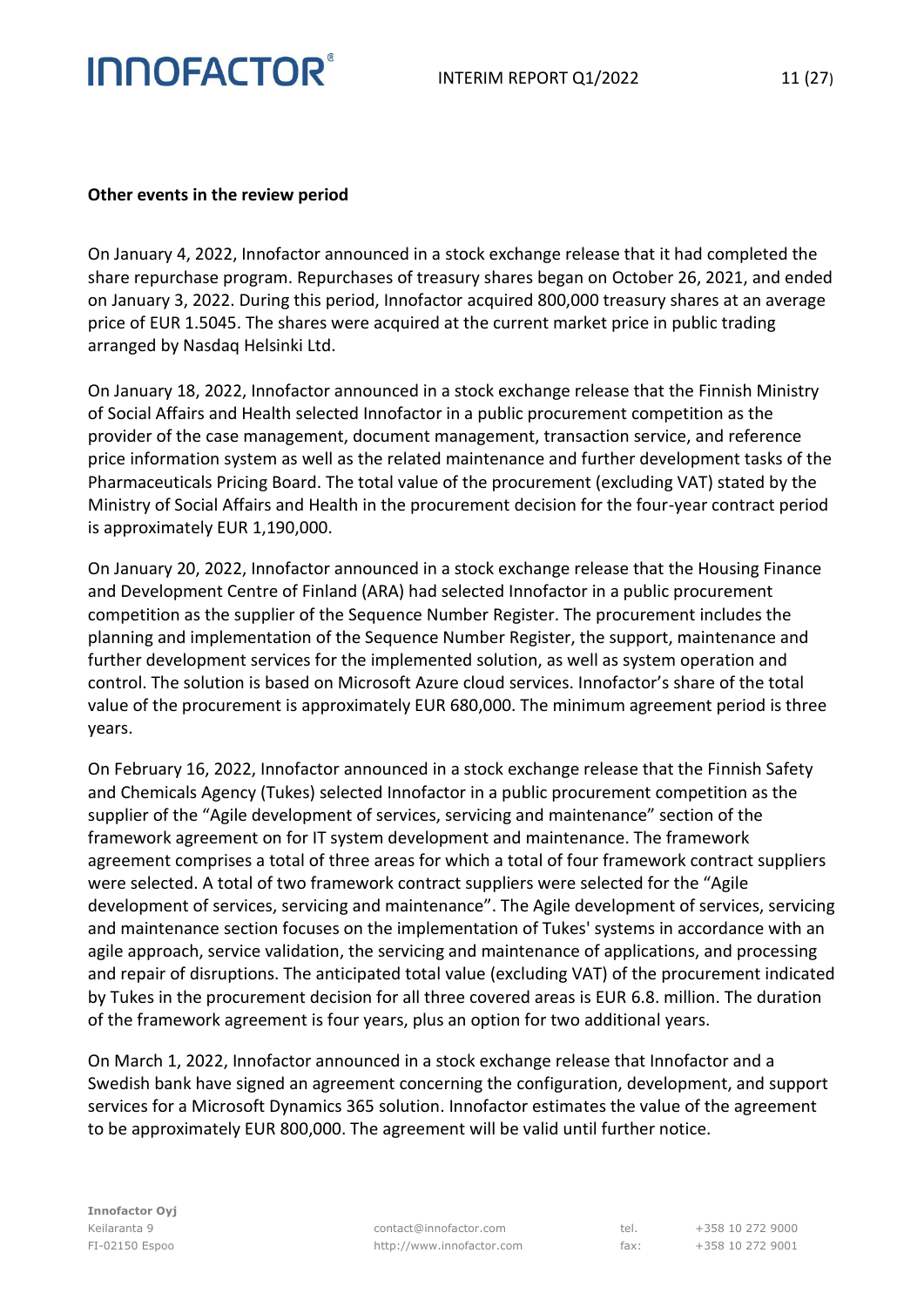On February 2, 2022, Innofactor announced in a stock exchange release that Finnvera had selected Innofactor as the provider of its case management system as a SaaS solution. The procurement comprises the case management system as well as the relevant access permissions, support and maintenance services, system delivery project, and supplementary expert services. The system will be based on Innofactor's Dynasty 10 solution. The service agreement related to the procurement will be valid for a fixed period of four (4) years, after which the agreement will be valid until further notice. The planned start of the deployment project is on April 1, 2022. Innofactor estimates the total value of the procurement to be approximately EUR 1.0 million.

On March 10, 2022, Innofactor announced in a stock exchange release that the Social Insurance Institution of Finland (Kela) has selected Innofactor as the provider of an administrative case management solution in a public procurement competition. The procurement includes a case management solution based on Innofactor's Dynasty 10 system, the delivery project, the maintenance and support services as well as any separately requested expert work related to the solution. The total value (excluding VAT) quoted by Kela in its procurement decision is approximately EUR 0.7 million. The agreement will be valid for a fixed period of four (4) years, after which the agreement will be valid until further notice.

On March 31, 2022, Innofactor announced in a stock exchange release that Innofactor and a Norwegian non-profit organization have signed an agreement concerning a cloud migration project, which comprises the migration of the organization's IT system from an external On Premises hosting environment to the Microsoft Azure cloud environment. The value (excluding VAT) of the agreement is approximately EUR 1.2 million. The cloud migration project will be delivered between April 2022 and January 2023.

#### **Share and shareholders**

At the end of the review period, Innofactor Plc's share capital was EUR 2,100,000.00 and the total number of shares was 37,388,225. Innofactor Plc has one series of shares. Each share confers one vote.

During the period January 1–March 31, 2022, the highest price of the company's share was EUR 1.54 (2021: EUR 2.07), the lowest price was EUR 1.07 (2021: 1.24) and the average price was EUR 1.37 (2021: EUR 1.56).

The closing price for the review period on March 31, 2022, was EUR 1.37 (2021: EUR 1.85).

In public trading during the period of January 1–March 31, 2022, a total of 6,513,680 shares were traded (2021: 10,096,022), which corresponds to 17.8 percent (2021: 27.0%) of the average number of shares in the said period. During the period January 1–March 31, 2022, there were 36,588,225 shares on average (2021: 37,188,225). The share trading decreased by 35.5 percent compared to the corresponding period in 2021.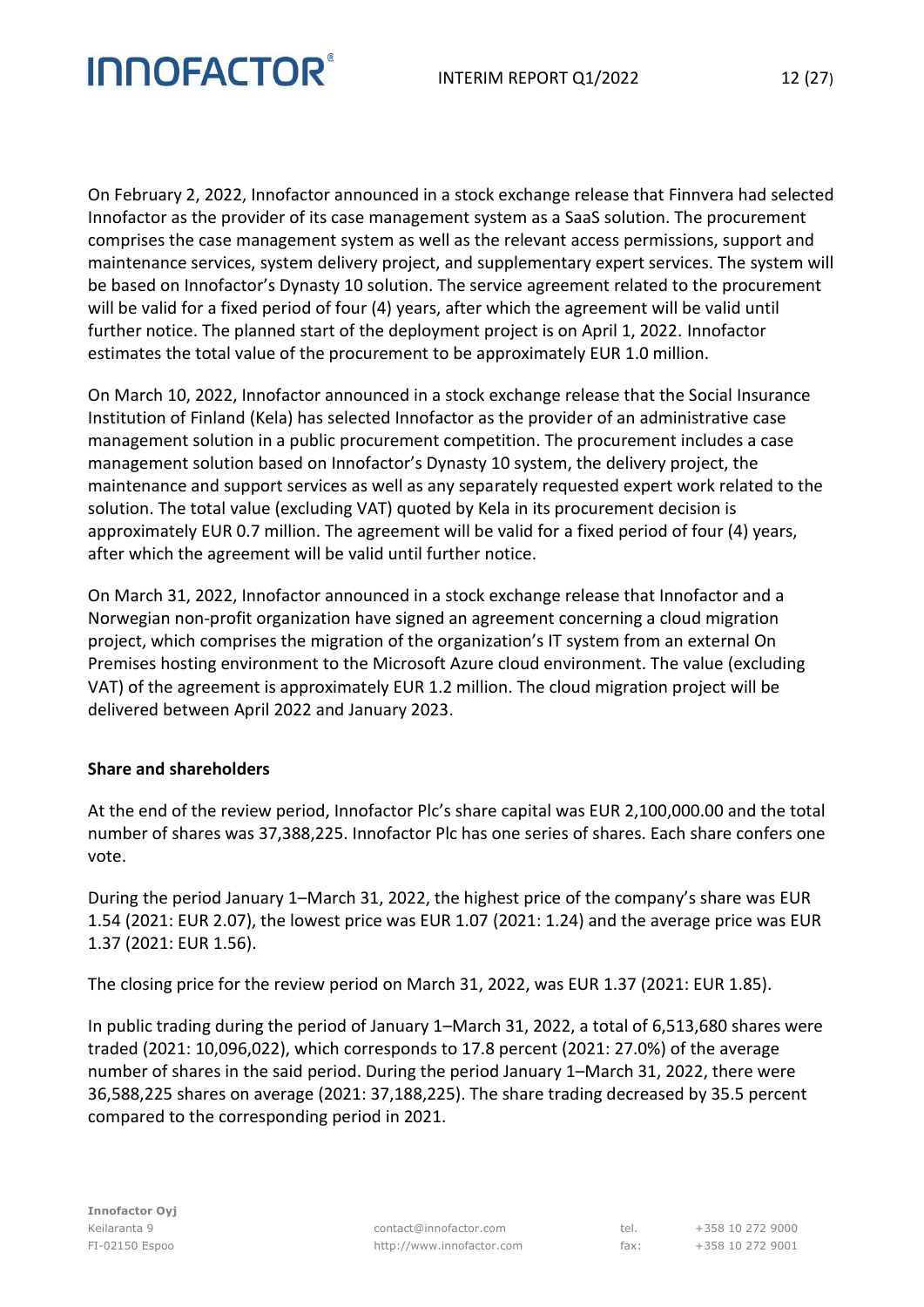The market value of the share capital at the closing price of EUR 1.37, on March 31, 2022, was EUR 51,035 thousand (2021: 69,168), representing a decrease of 26.2 percent.

On March 31, 2022, the company had a total of 12,253 shareholders (2021: 11,979), including nominee-registered shares.

On March 31, 2022, the company held 800,000 treasury shares.

#### **Decisions of the Annual General Meeting**

On March 31, 2022, the Annual General Meeting decided, in accordance with the proposal of the Board of Directors that for the financial period of 2021 a repayment of capital of EUR 0.08 per share be paid. The repayment of capital was paid to shareholders who on the record date of the capital repayment on April 4, 2022, were recorded in the company's shareholders' register held by Euroclear Finland Oy. The repayment of capital was paid on April 11, 2022.

The Annual General Meeting of March 31, 2022, decided that the Board of Directors shall have four members. Mr. Sami Ensio, Ms. Anna Lindén, Mr. Risto Linturi, and Mr. Heikki Nikku were reelected as members to the Board of Directors. At the organizing meeting held after the General Meeting, the Board of Directors elected Anna Lindén as the Chairman of the Board.

The General Meeting approved the proposal to appoint Ernst & Young Oy, an auditing firm authorized by the Central Chamber of Commerce, as the auditor for the company, with Juha Hilmola as the main responsible auditor.

The Board of Directors has been given the following authorizations:

- Until June 30, 2023, to decide on a share issue and granting of special rights entitling to shares, concerning a maximum of 3,600,000 new shares (decided by the Annual General Meeting of March 31, 2022); the authorization has not been used.
- Until June 30, 2023, to decide on an acquisition of a maximum of 3,600,000 treasury shares (decided by the Annual General Meeting of March 31, 2022); the authorization has not been used.
- Until the next Annual General Meeting, to distribute assets to shareholders as repayment of capital totaling a maximum of EUR 3,279,058, which allows the distribution of assets up to a maximum of EUR 0.08 per share.

#### **Management of the company**

Innofactor Plc complies with the recommendations of the Corporate Governance Code 2021 for Finnish listed companies, published by the Securities Market Association.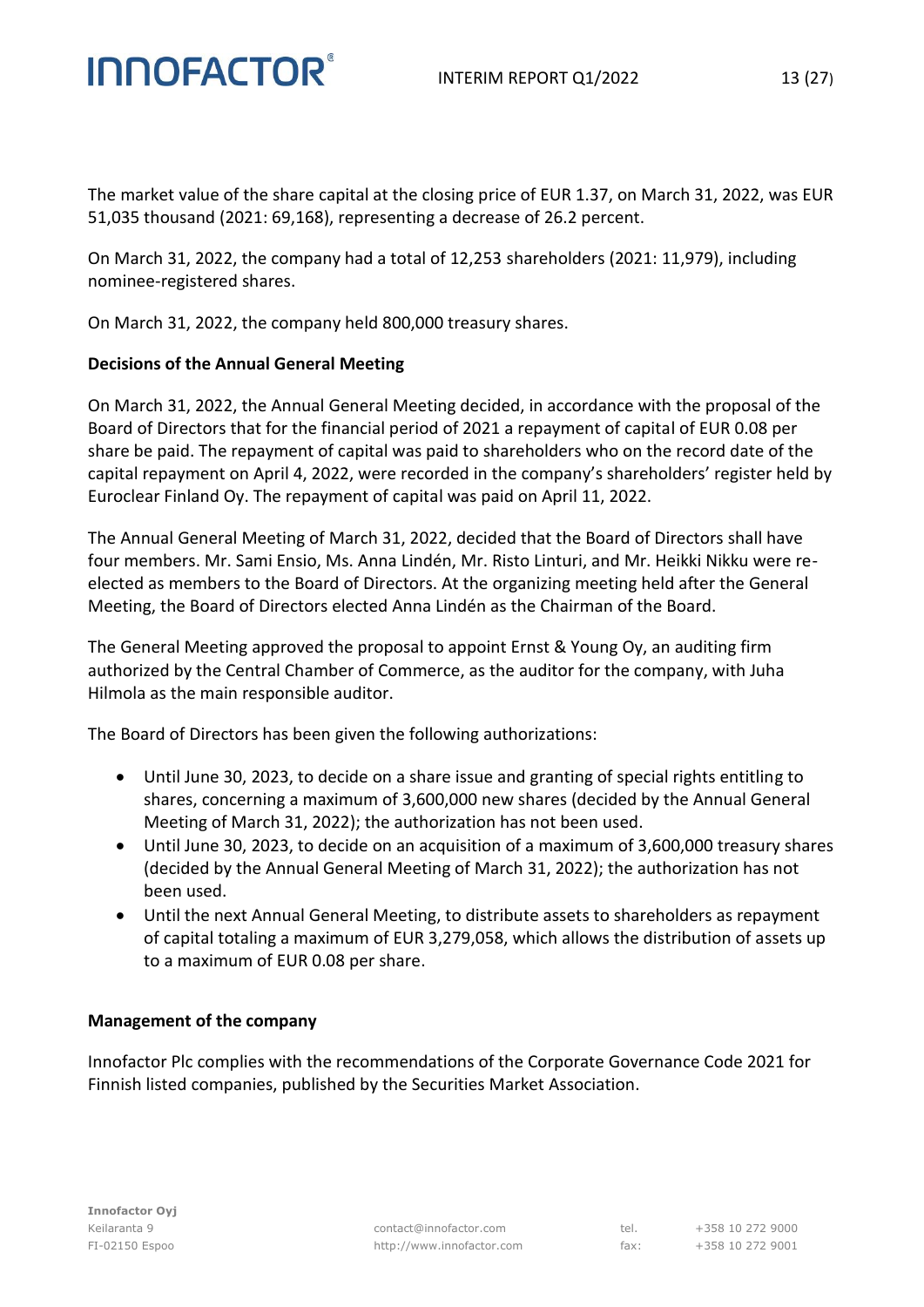Innofactor has drawn up a separate Corporate Governance Statement for the financial period of 2021.

Innofactor Plc's entire Corporate Governance and statements are available on the company's web site at: www.innofactor.com/invest-in-us/corporate-governance/

#### **Related party transactions**

The company's managers considered to be related parties have EUR 87 thousand of liabilities from the company's personnel issues to the company. The loan period is five years, and the loan is repaid in fixed monthly installments. The interest rate is the 12-month Euribor 360 interest rate. However, the interest rate is always a minimum of 0%. The accrued interest is paid to the company monthly.

#### **Market outlook and business environment**

The market outlook and business environment are published in their entirety in the financial statement and in the Annual Report.

There have been no significant changes in market outlook and business environment during the review period nor can any other significant changes be seen.

#### **Short term risks and uncertainty factors**

Innofactor's operations and finances involve risks that may be significant for the company and its share value. These risks are assessed by Innofactor Plc's Board of Directors four times a year as part of the strategy and business planning process. The risks are published in their entirety in the financial statement and in the Annual Report of the Board of Directors. The interim reports only present the changes in short-term risks.

There have been no significant changes in Innofactor's short-term risks and uncertainty factors during the review period nor can any other significant changes be seen.

#### **Acquisitions and changes in the Group structure**

There were no changes in the group structure during the review period.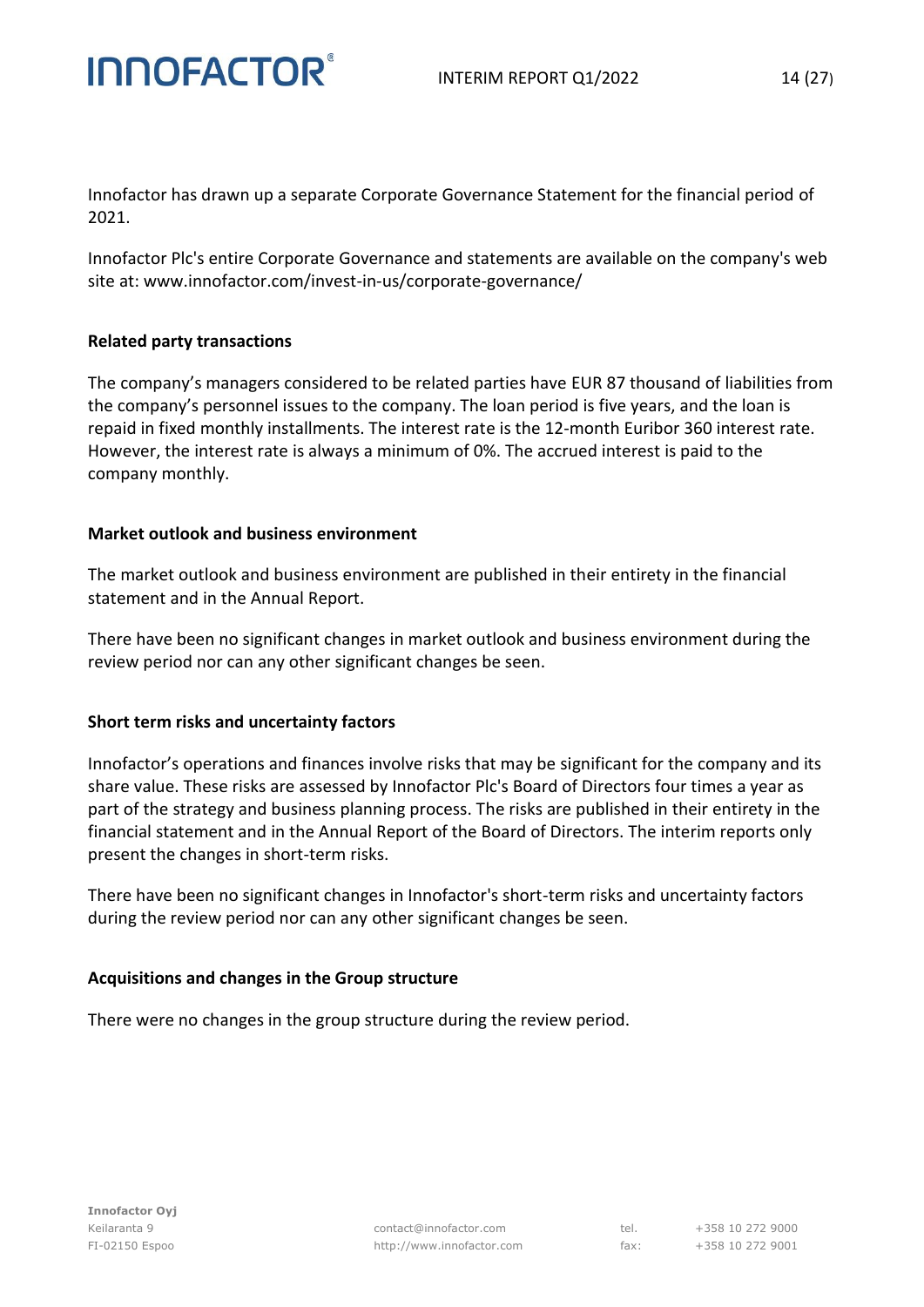

#### **Events after the review period**

On April 12, 2022, Innofactor announced in a stock exchange release that Senate Properties has selected Innofactor in a public procurement competition as the provider of a case and document management system as well as the related maintenance and development tasks. The system will be based on Innofactor's Dynasty 10 solution. The delivery project is planned to be implemented during years 2022–2023, after which maintenance and development services will be delivered. The total value of the procurement (excluding VAT) quoted by Senate Properties in its procurement decision is approximately EUR 2.2 million. The agreement will be valid for a fixed period of two (2) years from delivery, after which the agreement will be valid until further notice.

Innofactor had no other significant events after the end of the review period.

Espoo, April 26, 2022

INNOFACTOR PLC

Board of Directors

Additional information: CEO Sami Ensio, Innofactor Plc tel. +358 50 584 2029 [sami.ensio@innofactor.com](mailto:sami.ensio@innofactor.com)

#### **Briefings concerning the Interim Report January 1–March 31, 2022**

Innofactor will publish the interim report for January–March 2022 on Tuesday, April 26, 2022, at around 9:00 Finnish time.

A video conference in Finnish concerning the interim report will be held for media, investors and analysts on the same day at 10:00 Finnish time. The corresponding video conference in English will be held at noon Finnish time. The report will be presented by CEO Sami Ensio and CFO Markku Puolanne.

Please register for the conferences beforehand by sending email to ir@innofactor.com. The link for participating will be sent to the registered persons on the previous day.

The presentations will be available on Innofactor's web site after the conferences.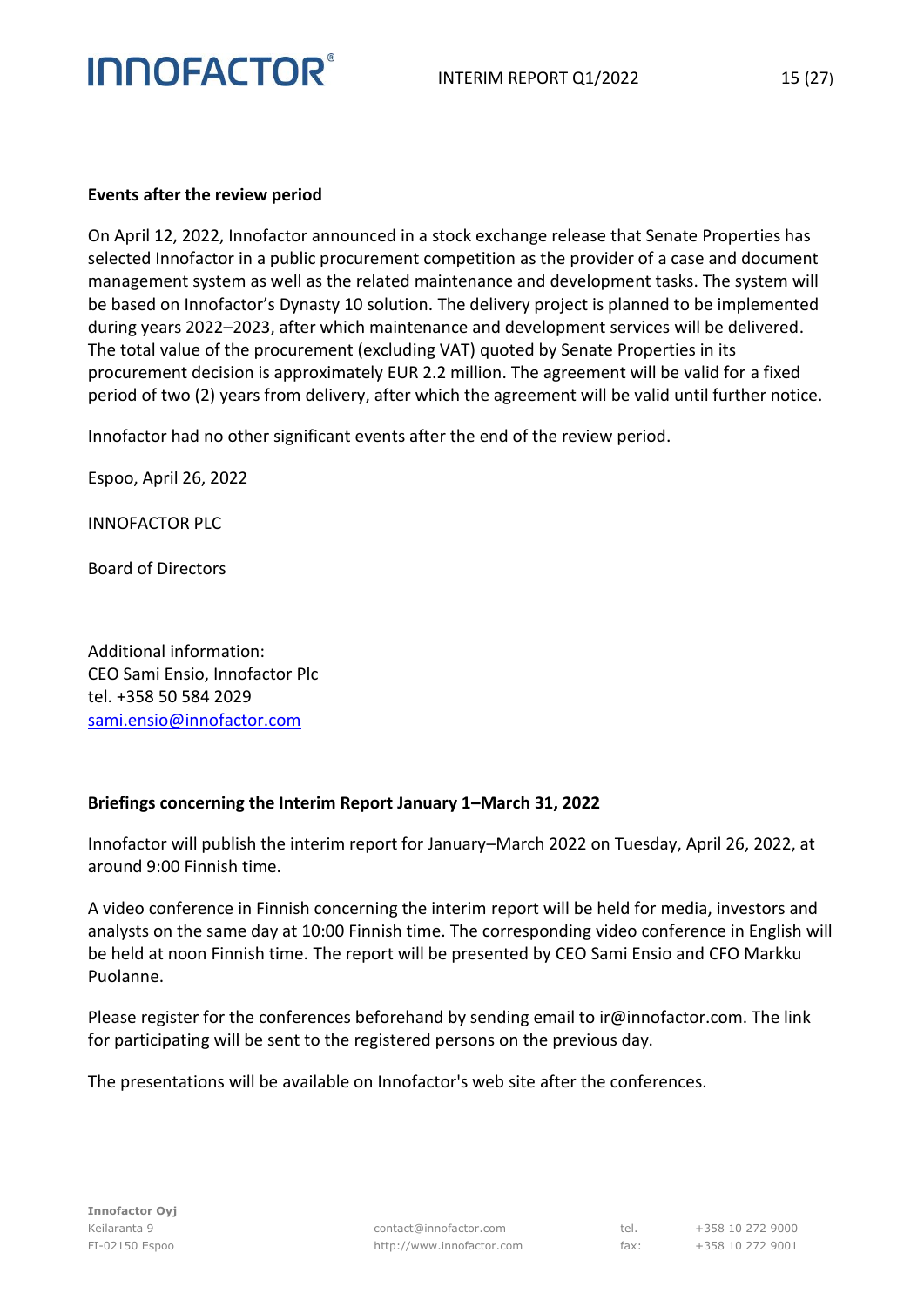Distribution: NASDAQ Helsinki Main media [www.innofactor.com](http://www.innofactor.com/)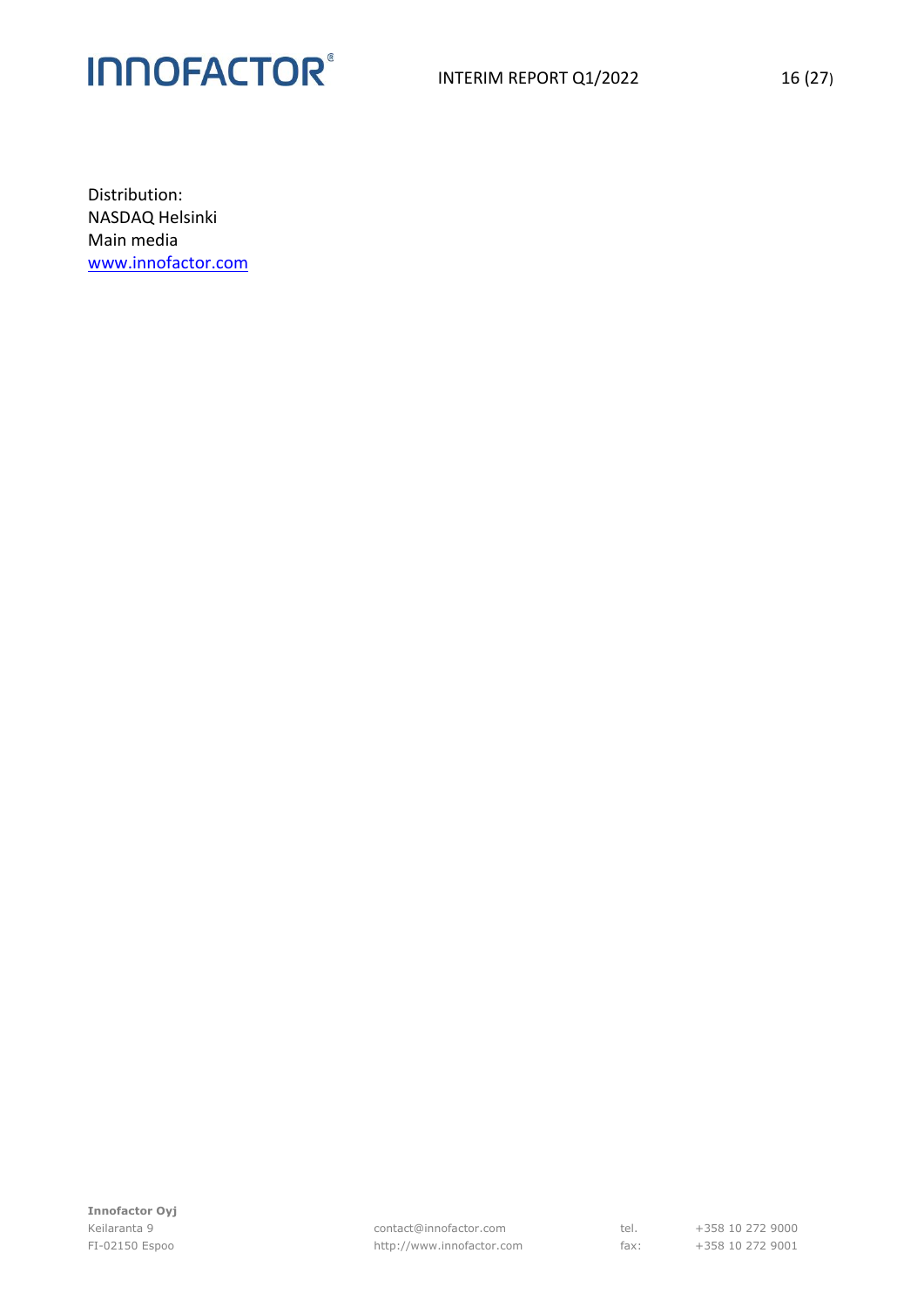

#### **Financial statement summary and notes January 1–March 31, 2022 (IFRS)**

#### **Accounting policies**

Innofactor operates on a single segment, offering software, systems and related services.

This interim report has been drafted in accordance with the IAS 34 Interim financial reporting standard.

The interim report adheres to the same accounting policies and calculation methods as the last annual financial statement 2021. However, as of January 1, 2022, the Group has introduced the new or renewed IFRS standards and IFRIC interpretations published by IASB and mentioned in the accounting policies section of the financial report 2021. The principles for calculating the key figures and the calculation formulas have not been changed, and they have been presented in an appendix to this report.

In addition to the IFRS key figures, Innofactor publishes certain alternative key figures in order to present the financial development of the actual business operations and to improve comparisons between different periods, such as equity ratio, net gearing, return on investment, return on equity, and net sales per person. The formulas for calculating the other alternative key figures are presented at the end of this report.

Drafting a financial statement in accordance with the IFRS standards requires the management of Innofactor to use estimates and presuppositions, which affect the amounts of assets and debts at the time of drafting the balance sheet and the amounts of earnings and costs for the review period. The application of the accounting policies also requires judgment. As estimates and presuppositions are based on the views held at the time of drafting the statement, they contain risks and uncertainty factors. The actual figures may deviate from the estimates and presuppositions. The figures of the profit and loss statement and the balance sheet are figures for the Group. The figures of the statement have been rounded, so the sum of individual figures may differ from the sum presented.

The figures in this interim report have not been audited.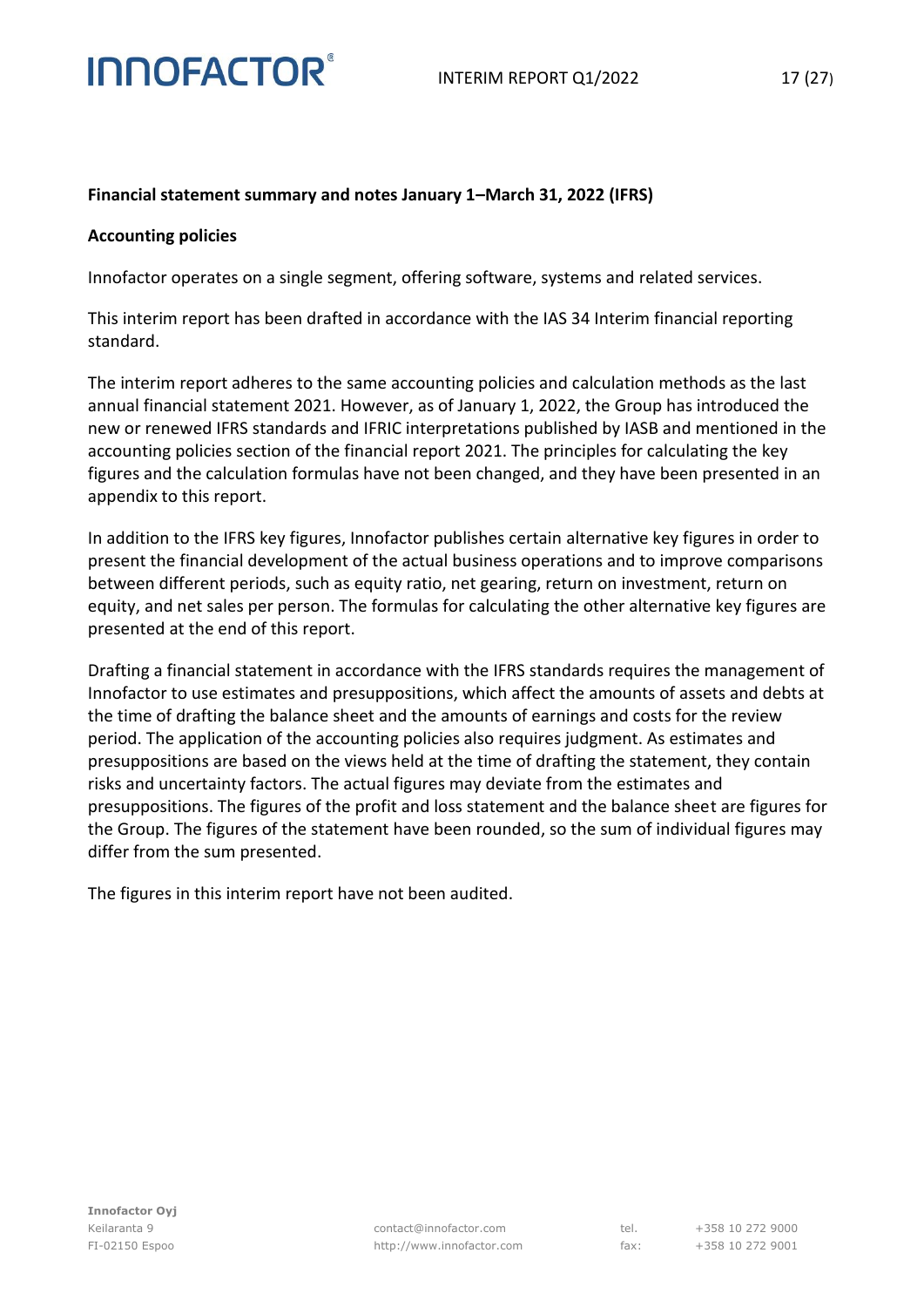### **Comprehensive consolidated profit and loss statement, IFRS**

|                                          | Jan 1-Mar 31, | Jan 1-Mar 31, |
|------------------------------------------|---------------|---------------|
| <b>EUR thousand</b>                      | 2022          | 2021          |
| Net sales                                | 16,964        | 17,807        |
| Other operating income                   | 22            | 2,569         |
| Materials $(-)$                          | $-2,172$      | $-2,233$      |
| Employee benefit expenses $(-)$          | $-11,225$     | $-12,008$     |
| Depreciation (-)                         | $-723$        | $-848$        |
| Other operating expenses $(-)$           | $-1,547$      | $-1,477$      |
| <b>Operating profit/loss</b>             | 1,319         | 3,809         |
|                                          |               |               |
| <b>Financial income</b>                  | 30            | 13            |
| Financial expenses $(-)$                 | $-247$        | $-465$        |
| Profit/loss before taxes                 | 1,102         | 3,357         |
|                                          |               |               |
| Income taxes                             | $-256$        | -721          |
| Profit/loss for the financial period     | 846           | 2,637         |
| Distribution of the result               |               |               |
| To shareholders of the parent company    | 846           | 2,637         |
| To non-controlling interests             | 0             | 0             |
| Other comprehensive income               |               |               |
| Items that may be later recognized       |               |               |
| in profit or loss:                       |               |               |
| Exchange differences                     | 27            | 136           |
| <b>Total comprehensive income</b>        | 873           | 2,773         |
|                                          |               |               |
| Distribution of the comprehensive income |               |               |
| To shareholders of the parent company    | 873           | 2,773         |
| To non-controlling interests             | 0             | 0             |

Earnings per share calculated from the profit attributable to equity holders of the parent:

| basic earnings per share (EUR)   | 0.0231 | 0.0705 |
|----------------------------------|--------|--------|
| diluted earnings per share (EUR) | 0.0231 | 0.0705 |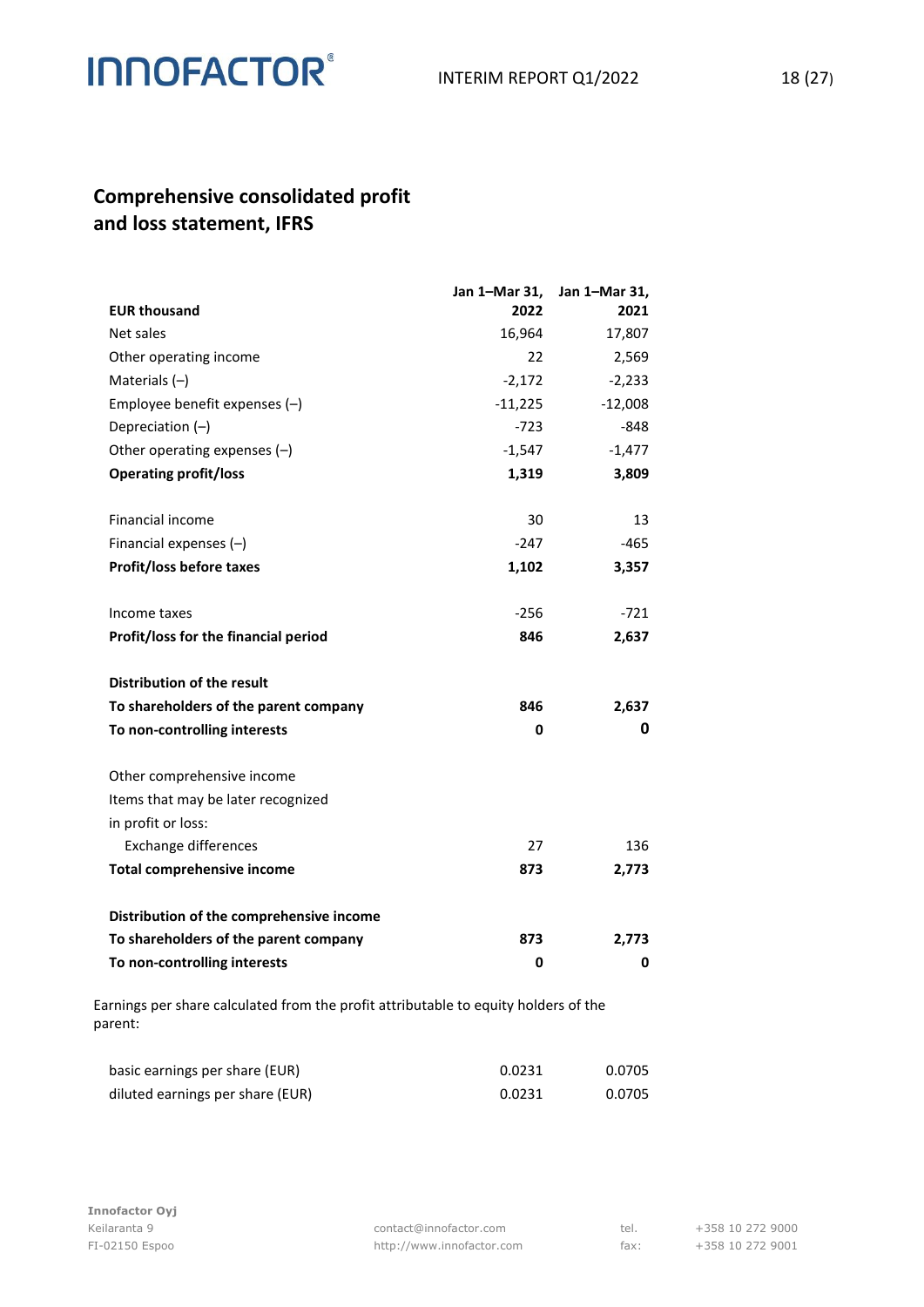

### **Consolidated balance sheet, IFRS**

#### **ASSETS**

| <b>EUR thousand</b>                | Mar 31, 2022 | March 31, 2021 | Dec 31, 2021 |
|------------------------------------|--------------|----------------|--------------|
| <b>Non-current assets</b>          |              |                |              |
| Tangible assets                    | 576          | 505            | 535          |
| Right-of-use assets                | 4,208        | 3,398          | 3,166        |
| Goodwill                           | 26,337       | 26,430         | 26,393       |
| Other intangible assets            | 467          | 1,802          | 633          |
| Shares and holdings                | 5            | 5              | 5            |
| Receivables                        | 129          | 245            | 129          |
| Deferred tax assets                | 4,542        | 5,649          | 4,830        |
| <b>Non-current assets</b>          | 36,264       | 38,034         | 35,691       |
| <b>Current assets</b>              |              |                |              |
| <b>Trade and Other Receivables</b> | 14,578       | 15,404         | 13,403       |
| Cash and Cash Equivalents          | 3,919        | 6,184          | 1,963        |
| <b>Current assets</b>              | 18,497       | 21,588         | 15,366       |
| <b>TOTAL ASSETS</b>                | 54,761       | 59,622         | 51,057       |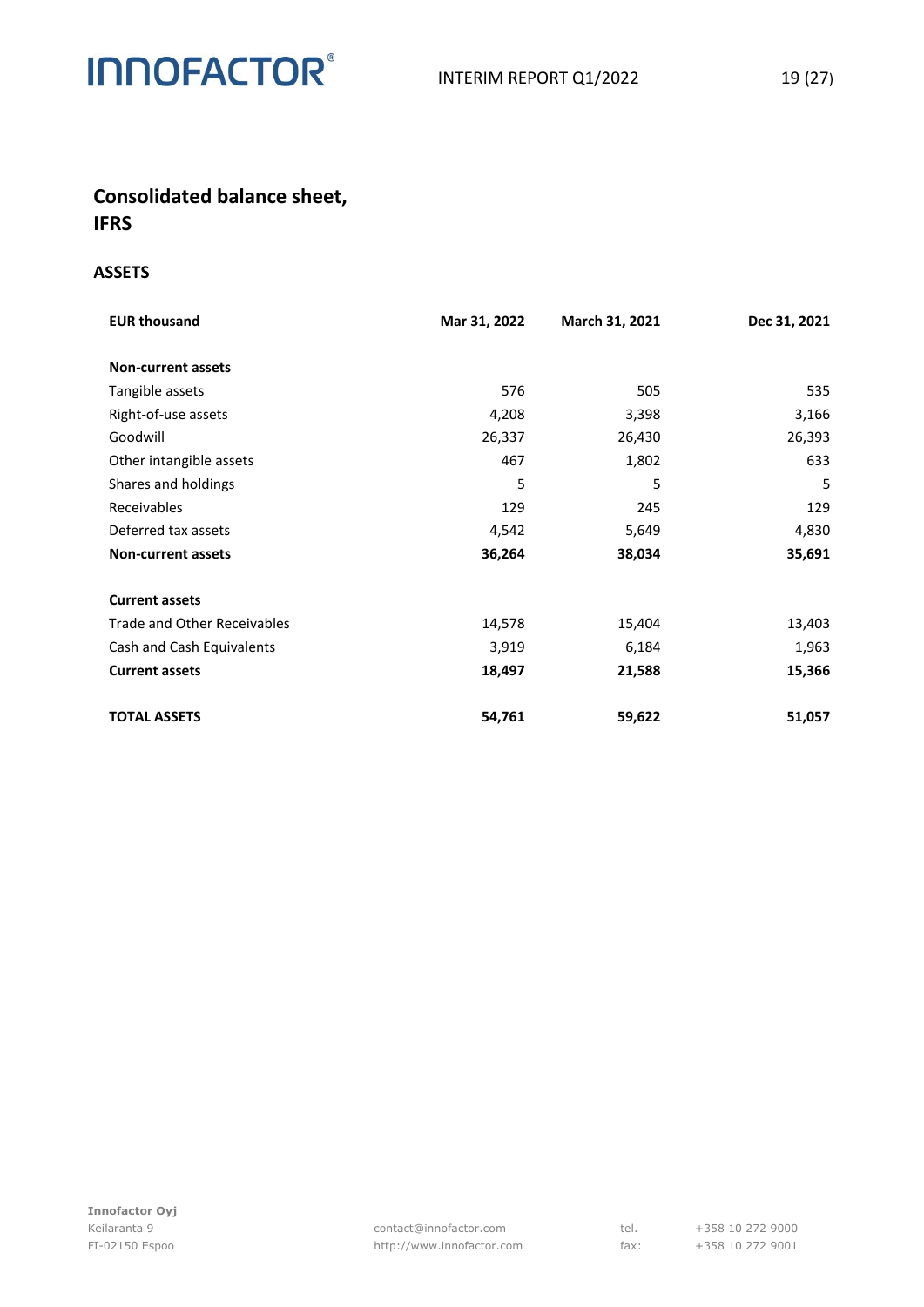### **SHAREHOLDERS' EQUITY AND LIABILITIES**

| <b>EUR thousand</b>                                  | Mar 31, 2022 | March 31, 2021 | Dec 31, 2021 |
|------------------------------------------------------|--------------|----------------|--------------|
| Share capital                                        | 2,100        | 2,100          | 2,100        |
| Share premium reserve                                | 72           | 72             | 72           |
| Other reserves $(+/-)$                               | 59           | 59             | 59           |
| Fund for invested unrestricted equity                | 20,174       | 20,921         | 20,174       |
| Retained earnings                                    | 6,342        | 4,390          | 5,496        |
| Own shares                                           | $-1,204$     | 0              | $-1,146$     |
| <b>Exchange differences</b>                          | $-1,324$     | $-1,311$       | $-1,351$     |
| Equity attributable to the shareholders of           |              |                |              |
| the parent company                                   | 26,219       | 26,232         | 25,404       |
| Non-controlling interest                             | 0            | 0              | 0            |
| Total shareholders' equity                           | 26,219       | 26,232         | 25,404       |
| <b>Non-current liabilities</b>                       |              |                |              |
| Loans from financial institutions                    | 4,683        | 8,890          | 4,683        |
| Lease liabilities                                    | 2,528        | 1,882          | 1,658        |
| Deferred tax liabilities                             | 1,472        | 1,796          | 1,487        |
| Long-term liabilities total                          | 8,683        | 12,567         | 7,828        |
| <b>Current liabilities</b>                           |              |                |              |
| Loans from financial institutions                    | 1,873        | 2,540          | 1,873        |
| Lease liabilities                                    | 1,774        | 1,621          | 1,603        |
| Trade and other payables                             | 16,212       | 16,662         | 14,349       |
| <b>Current liabilities total</b>                     | 19,859       | 20,823         | 17,825       |
| <b>Total liabilities</b>                             | 28,542       | 33,390         | 25,653       |
| TOTAL SHAREHOLDERS' EQUITY AND<br><b>LIABILITIES</b> | 54,761       | 59,622         | 51,057       |
|                                                      |              |                |              |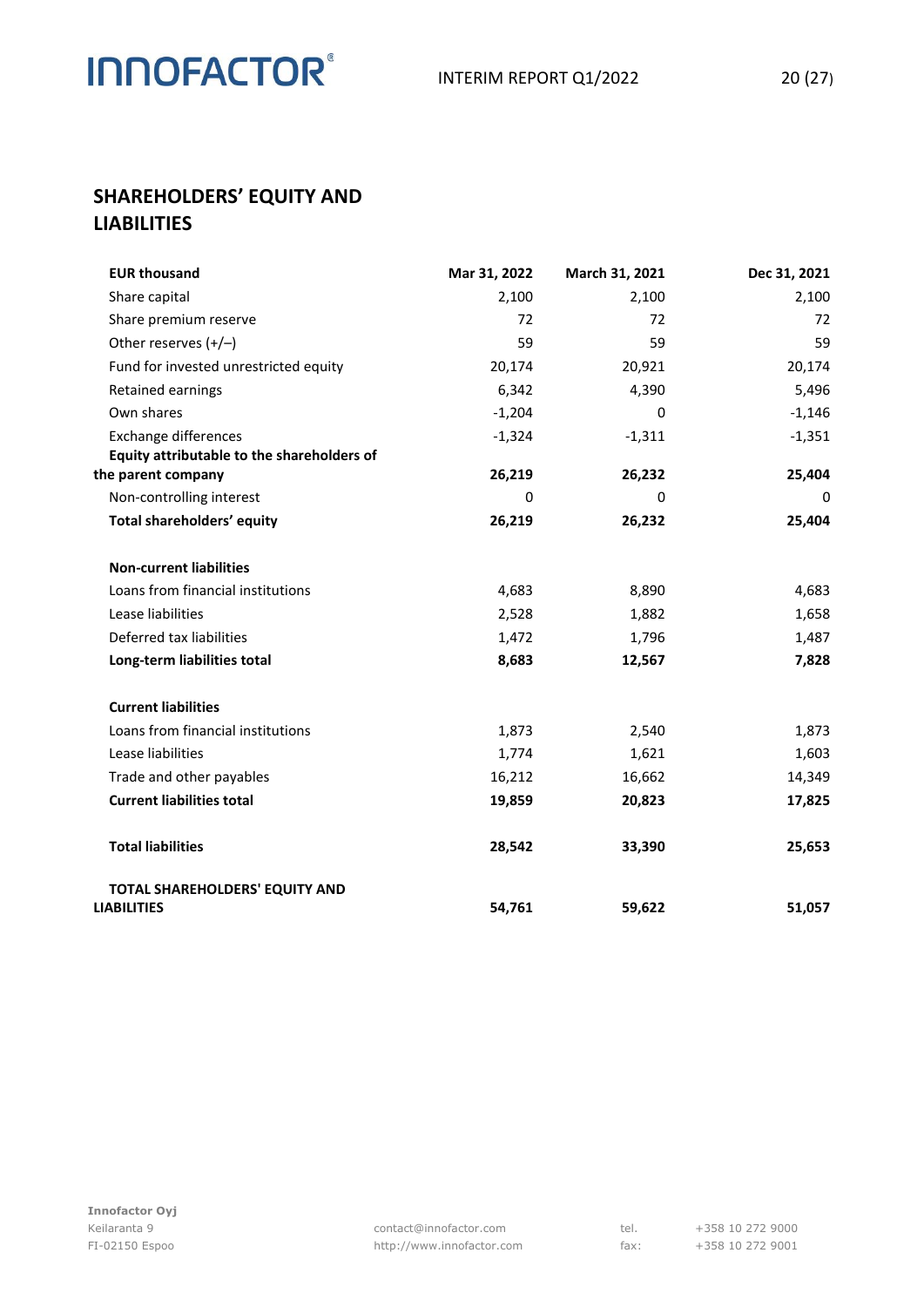#### **Statement of change in shareholders' equity, IFRS**

|                       |         |         |         |                 |          |          |             | Total        |              |
|-----------------------|---------|---------|---------|-----------------|----------|----------|-------------|--------------|--------------|
|                       |         |         |         | <b>Fund for</b> |          |          |             | shareholders |              |
|                       |         | Share   |         | invested        |          |          |             | ' equity of  | <b>Total</b> |
|                       | Share   | premium | Reserve | unrestricted    | Own      | Retained | Exchange    | the parent   | sharehold    |
| <b>EUR thousand</b>   | capital | reserve | fund    | equity          | shares   | earnings | differences | company      | ers' equity  |
| Shareholders' equity  |         |         |         |                 |          |          |             |              |              |
| Jan 1, 2022           | 2,100   | 72      | 59      | 20,174          | $-1,146$ | 5,495    | $-1,351$    | 25,404       | 25,404       |
| Comprehensive         |         |         |         |                 |          |          |             |              |              |
| income                |         |         |         |                 |          |          |             |              |              |
| Result for the        |         |         |         |                 |          |          |             |              |              |
| financial period      |         |         |         |                 |          | 846      |             | 846          | 846          |
| Exchange              |         |         |         |                 |          |          |             |              |              |
| differences           |         |         |         |                 |          |          | 27          | 27           | 27           |
| Total comprehensive   |         |         |         |                 |          |          |             |              |              |
| income                |         |         |         |                 |          | 846      | 27          | 873          | 873          |
| Dividend distribution |         |         |         |                 |          |          |             |              |              |
| Repayment of capital  |         |         |         |                 |          |          |             |              |              |
| Purchase of own       |         |         |         |                 |          |          |             |              |              |
| shares                |         |         |         |                 | $-58$    |          |             | -58          | -58          |
| Shareholders' equity  |         |         |         |                 |          |          |             |              |              |
| March 31, 2022        | 2,100   | 72      | 59      | 20,174          | $-1,204$ | 6,342    | $-1,324$    | 26,219       | 26,219       |

|                      |         |              |         |                 |        |          |             | <b>Total</b> |             |
|----------------------|---------|--------------|---------|-----------------|--------|----------|-------------|--------------|-------------|
|                      |         |              |         | <b>Fund for</b> |        |          |             | shareholders |             |
|                      |         | <b>Share</b> |         | invested        |        |          |             | ' equity of  | Total       |
|                      | Share   | premium      | Reserve | unrestricted    | Own    | Retained | Exchange    | the parent   | sharehold   |
| <b>EUR thousand</b>  | capital | reserve      | fund    | equity          | shares | earnings | differences | company      | ers' equity |
| Shareholders' equity |         |              |         |                 |        |          |             |              |             |
| Jan 1, 2021          | 2,100   | 72           | 59      | 20,921          | 0      | 1,739    | $-1,448$    | 23,444       | 23,444      |
| Comprehensive        |         |              |         |                 |        |          |             |              |             |
| income               |         |              |         |                 |        |          |             |              |             |
| Result for the       |         |              |         |                 |        |          |             |              |             |
| financial period     |         |              |         |                 |        | 2,651    |             | 2,651        | 2,651       |
| Exchange             |         |              |         |                 |        |          |             |              |             |
| differences          |         |              |         |                 |        |          | 137         | 137          | 137         |
| Total                |         |              |         |                 |        |          |             |              |             |
| comprehensive        |         |              |         |                 |        |          |             |              |             |
| income               |         |              |         |                 |        | 2,651    | 137         | 2,788        | 2,788       |
| Shareholders' equity |         |              |         |                 |        |          |             |              |             |
| March 31, 2021       | 2,100   | 72           | 59      | 20,921          | 0      | 4,390    | $-1,311$    | 26,232       | 26,232      |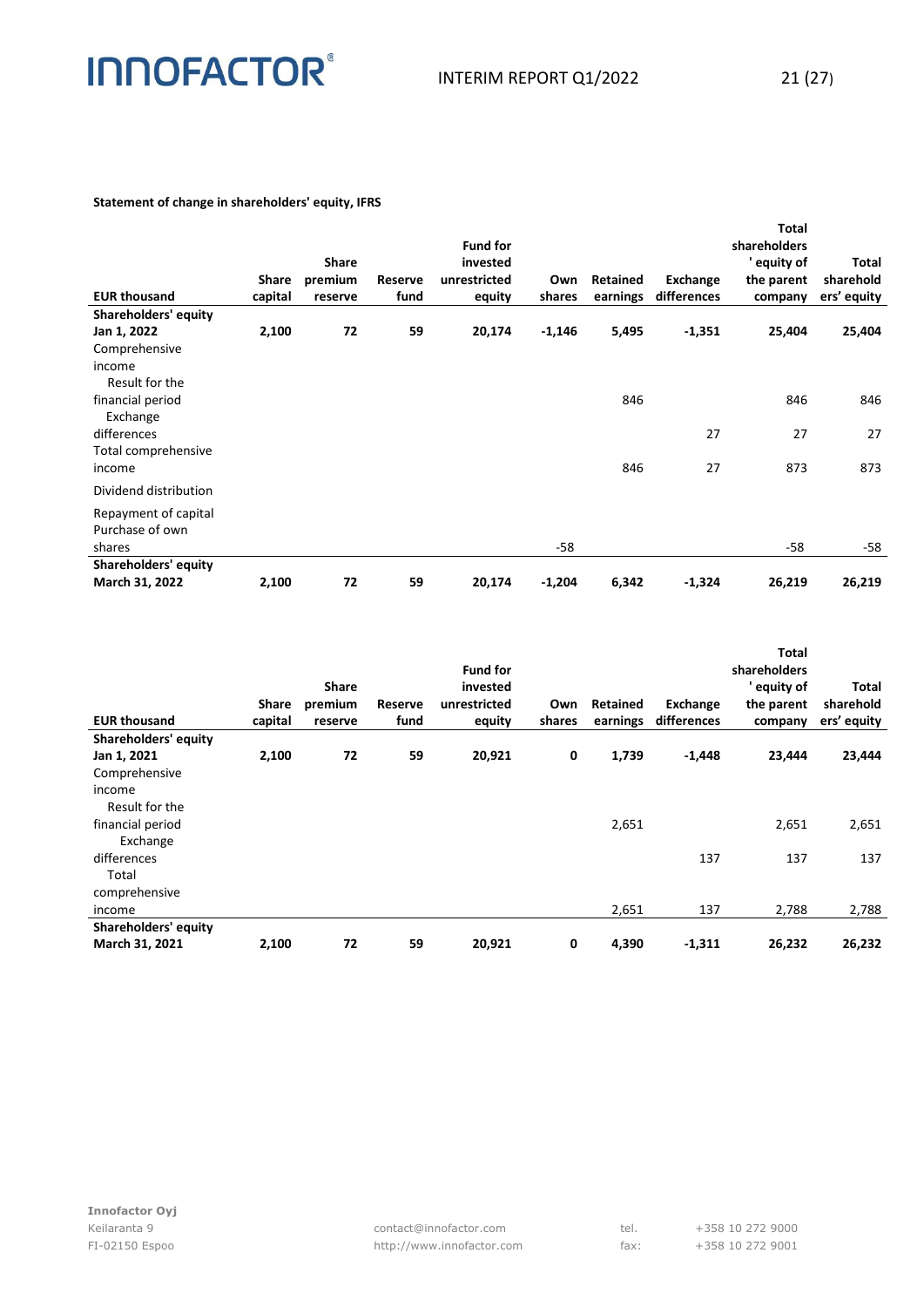### **Consolidated Cash Flow Statement, IFRS**

| <b>EUR thousand</b>                                             | Jan 1-Mar 31,<br>2022 | Jan 1-Mar 31,<br>2021 |
|-----------------------------------------------------------------|-----------------------|-----------------------|
| Cash flow from operating activities                             |                       |                       |
| Operating profit                                                | 1,319                 | 3,809                 |
| Adjustments:                                                    |                       |                       |
| Depreciation                                                    | 723                   | 848                   |
| Other transactions with no related cash flow                    | 62                    | $-42$                 |
| Operating profit before change in working capital               | 2,103                 | 4,616                 |
| Change in trade and other receivables $(+/-)$                   | $-1,185$              | $-1,531$              |
| Change in trade and other payables $(+/-)$                      | 1,863                 | 675                   |
| Change in working capital                                       | 678                   | -856                  |
| Cash flow from operating activities before financing and income |                       |                       |
| taxes paid                                                      | 2,781                 | 3,760                 |
| Interest received                                               | 0                     | $-23$                 |
| Interest paid $(-)$                                             | -76                   | $-113$                |
| Net cash flow from operating activities                         | 2,705                 | 3,624                 |
| <b>Investment cash flow</b>                                     |                       |                       |
| Acquisition of subsidiaries                                     | 0                     | 0                     |
| Investments in intangible and tangible assets $(-)$             | $-154$                | $-105$                |
| Receivables from sales                                          | 0                     | 0                     |
| Loan receivables repaid                                         | 10                    | 52                    |
| Net cash flow from investments                                  | $-144$                | -53                   |
| <b>Cash flow from financing</b>                                 |                       |                       |
| Loans withdrawn                                                 | 0                     | 0                     |
| Loans paid                                                      | 0                     | 0                     |
| Lease liability payments                                        | $-547$                | $-453$                |
| Payment of shares                                               | 0                     | 0                     |
| Payment of equity loans                                         | 0                     | 0                     |
| Purchase of own shares                                          | $-58$                 | 0                     |
| Net cash flow from financing                                    | $-605$                | $-453$                |
| Change in cash and cash equivalents $(+/-)$                     | 1,956                 | 3,118                 |
| Cash and cash equivalents, opening balance                      | 1,963                 | 3,066                 |
| Cash and cash equivalents, closing balance                      | 3,919                 | 6,184                 |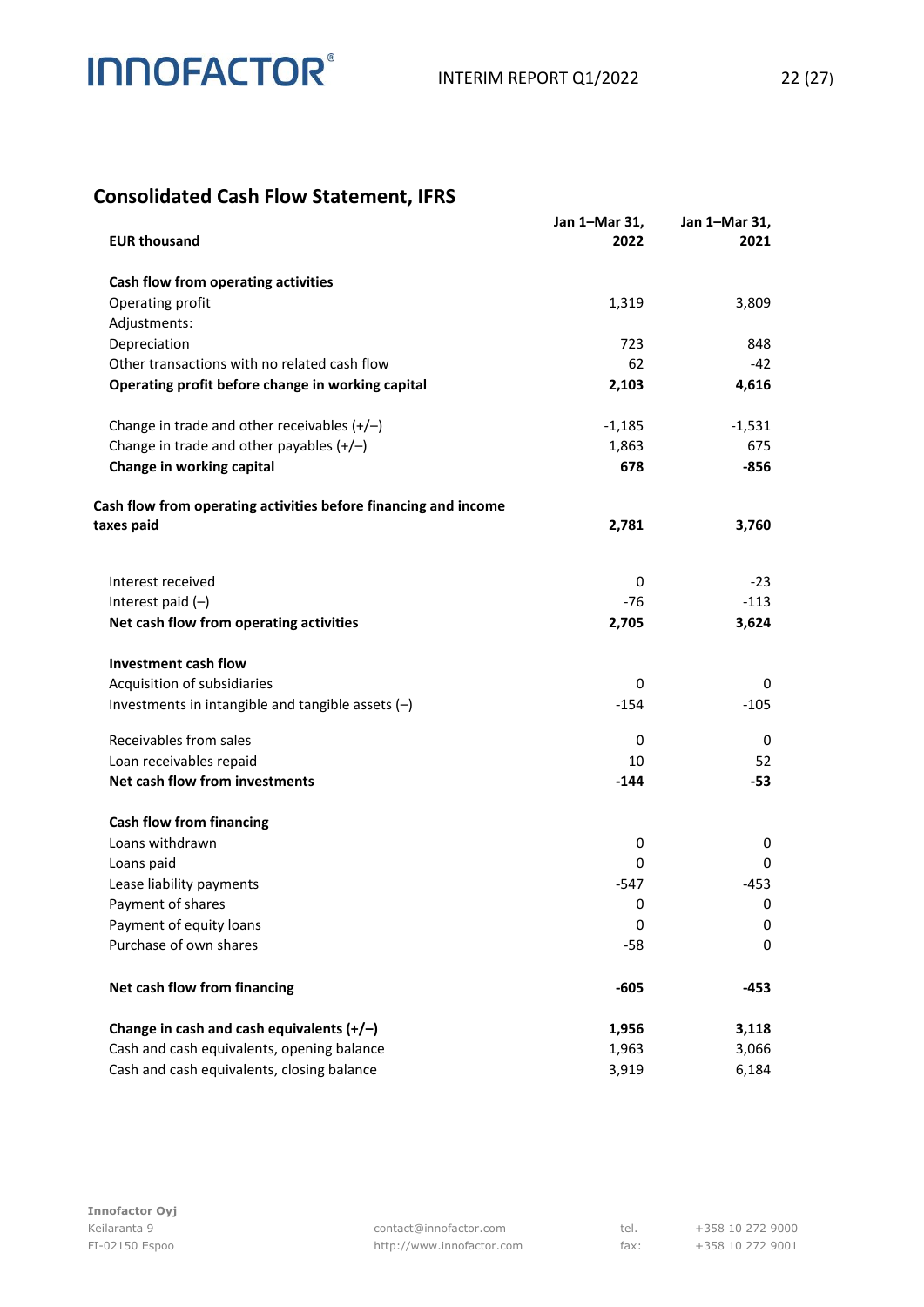### **Consolidated Profit and Loss Statement by Quarter, IFRS**

| <b>EUR thousand</b>          | Jan $1-$<br>Mar 31,<br>2022 | Apr 1-Jun<br>30, 2022 | Jul 1-Sep<br>30, 2022 | Oct 1-Dec<br>31, 2022 | 31, 2021  | Jan 1-Mar Apr 1-Jun<br>30, 2021 | Jul 1-Sep<br>30, 2021 | Oct 1-Dec<br>31, 2021 |
|------------------------------|-----------------------------|-----------------------|-----------------------|-----------------------|-----------|---------------------------------|-----------------------|-----------------------|
| <b>Net sales</b>             | 16,964                      |                       |                       |                       | 17,807    | 17,296                          | 13,730                | 17,530                |
| Other operating              |                             |                       |                       |                       |           |                                 |                       |                       |
| income                       | 22                          |                       |                       |                       | 2,569     | 10                              | 11                    | 91                    |
| Materials $(-)$              | $-2,172$                    |                       |                       |                       | $-2,233$  | $-2,292$                        | $-2,050$              | $-2,298$              |
| Employee benefit             |                             |                       |                       |                       |           |                                 |                       |                       |
| expenses $(-)$               | $-11,225$                   |                       |                       |                       | $-12,008$ | $-11,387$                       | $-8,600$              | $-11,457$             |
| Depreciation $(-)$           | $-723$                      |                       |                       |                       | $-848$    | $-824$                          | $-780$                | $-1,139$              |
| Other operating              |                             |                       |                       |                       |           |                                 |                       |                       |
| expenses $(-)$               | $-1,547$                    |                       |                       |                       | $-1,477$  | $-1,532$                        | $-1,395$              | $-2,203$              |
| <b>Operating profit/loss</b> | 1,319                       |                       |                       |                       | 3,809     | 1,272                           | 915                   | 523                   |
| Financial income             | 30                          |                       |                       |                       | 13        | 344                             | 4                     | $-1$                  |
| Financial expenses $(-)$     | $-247$                      |                       |                       |                       | $-465$    | $-329$                          | $-163$                | $-191$                |
| <b>Profit/loss before</b>    |                             |                       |                       |                       |           |                                 |                       |                       |
| taxes                        | 1,102                       |                       |                       |                       | 3,357     | 1,287                           | 755                   | 330                   |
| Income taxes                 | $-256$                      |                       |                       |                       | $-721$    | $-298$                          | $-174$                | $-34$                 |
| <b>Profit/loss for the</b>   |                             |                       |                       |                       |           |                                 |                       |                       |
| financial period             | 846                         |                       |                       |                       | 2,637     | 989                             | 581                   | 297                   |
|                              |                             |                       |                       |                       |           |                                 |                       |                       |
| <b>EBITDA</b>                | 2,042                       |                       |                       |                       | 4,657     | 2,096                           | 1,695                 | 1,663                 |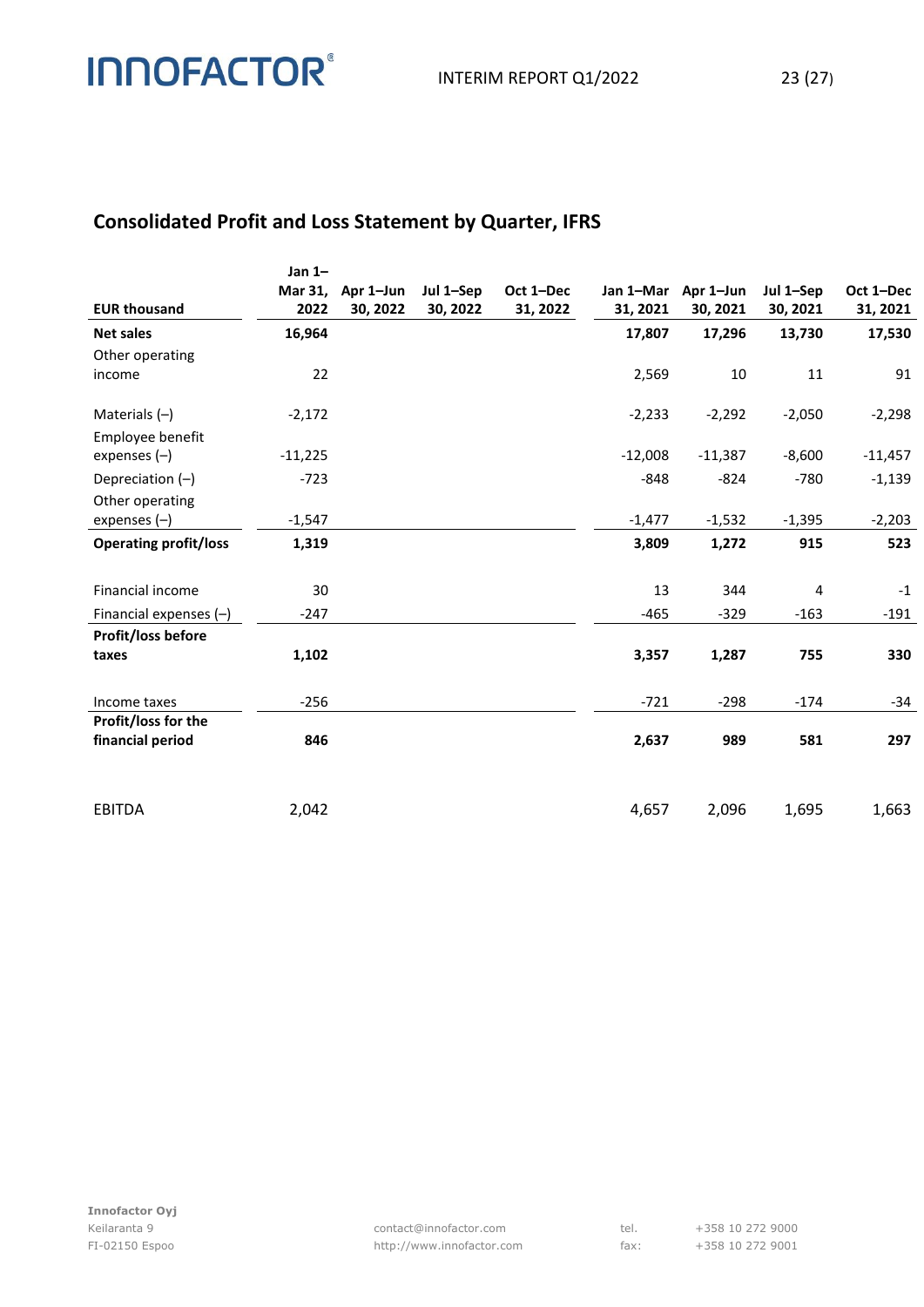### **Fair Values of Financial Assets and Liabilities**

The table below shows the fair value and carrying amount of each item in financial assets and liabilities. These values correspond with the consolidated balance sheet values.

| <b>EUR thousand</b>                | Mar 31, 2022 | March 31, 2021 | Dec 31, 2021 |
|------------------------------------|--------------|----------------|--------------|
|                                    |              |                |              |
| <b>Trade and Other Receivables</b> | 14,578       | 15,725         | 13,403       |
| Cash and Cash Equivalents          | 3,919        | 6,184          | 1,963        |
| <b>Total</b>                       | 18,497       | 21,909         | 15,366       |
| Loans from financial               |              |                |              |
| institutions                       | 6,557        | 7,269          | 6,557        |
| Lease liabilities                  | 4,302        | 3,503          | 3,261        |
| <b>Total</b>                       | 10,859       | 10,772         | 9,818        |
|                                    |              |                |              |
| Trade and other payables:          |              |                |              |
| Received advances                  | 4,062        | 3,389          | 1,353        |
| Trade payables                     | 906          | 1,627          | 1,341        |
| Other liabilities                  | 3,324        | 3,384          | 4,884        |
| Accrued expenses                   | 7,919        | 8,262          | 6,771        |
| Total                              | 16,212       | 16,662         | 14,349       |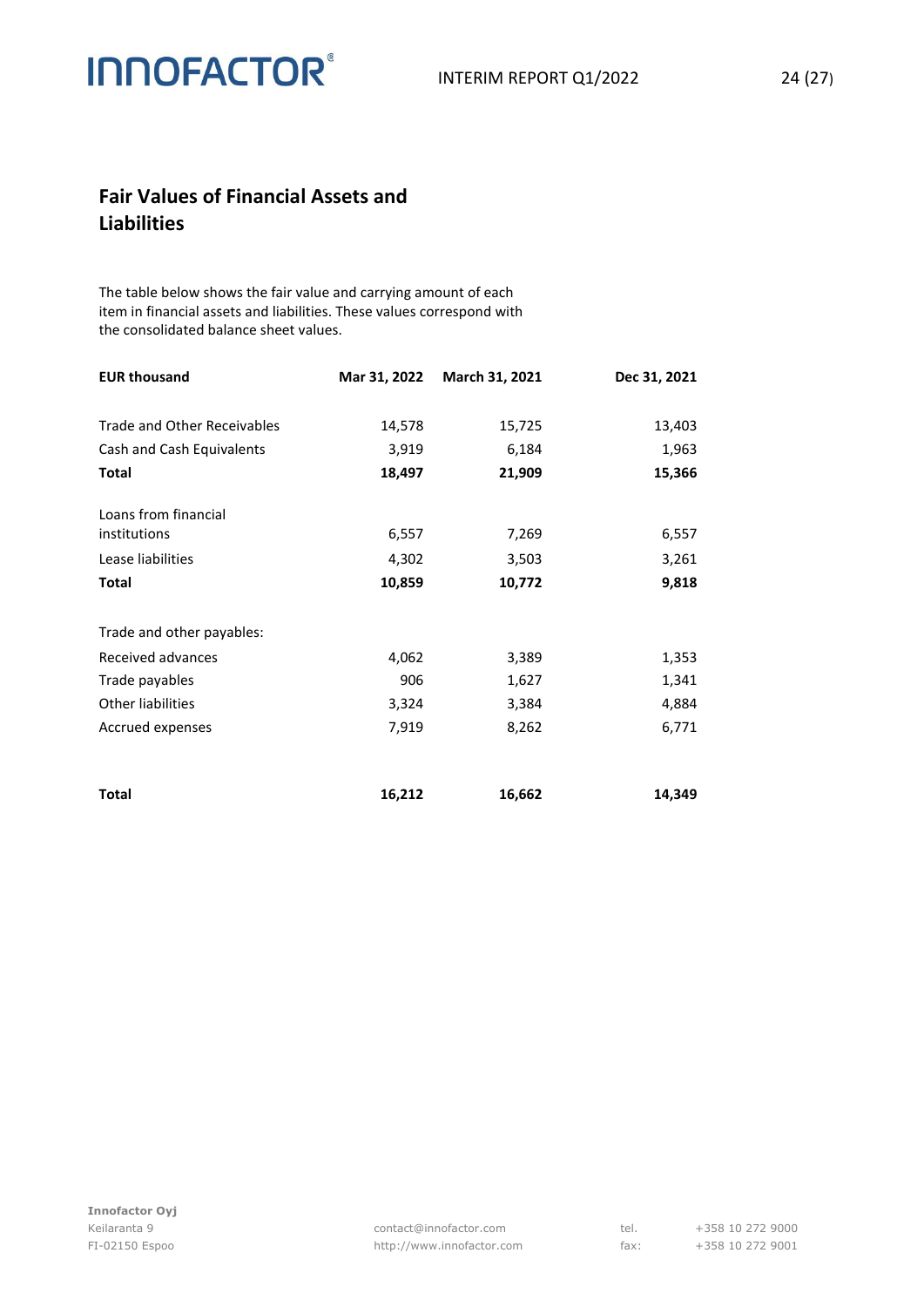

### **Group's commitments and contingent liabilities**

| <b>EUR thousand</b>                               | Mar 31, 2022 | March 31, 2021 |
|---------------------------------------------------|--------------|----------------|
| <b>Collateral given for own commitments</b>       |              |                |
| Lease collateral                                  | 126          | 159            |
| Mortgages on company assets                       | 16,350       | 17,000         |
| <b>Bank guarantees</b>                            | 309          | 296            |
| <b>Other own liabilities</b><br>Lease liabilities |              |                |
| <b>Current lease liabilities</b>                  | 0            | 15             |
| Lease liabilities maturing in 1-5 years           | 0            | 5              |
| <b>Total</b>                                      | 0            | 20             |
|                                                   |              |                |
| Other own liabilities total                       | 0            | 20             |

Other commitments include leasing and other leases as well as liabilities arising from license agreements, to which the IFRS 16 standard has not been applied. Commitments due to long-term service contracts have not been included.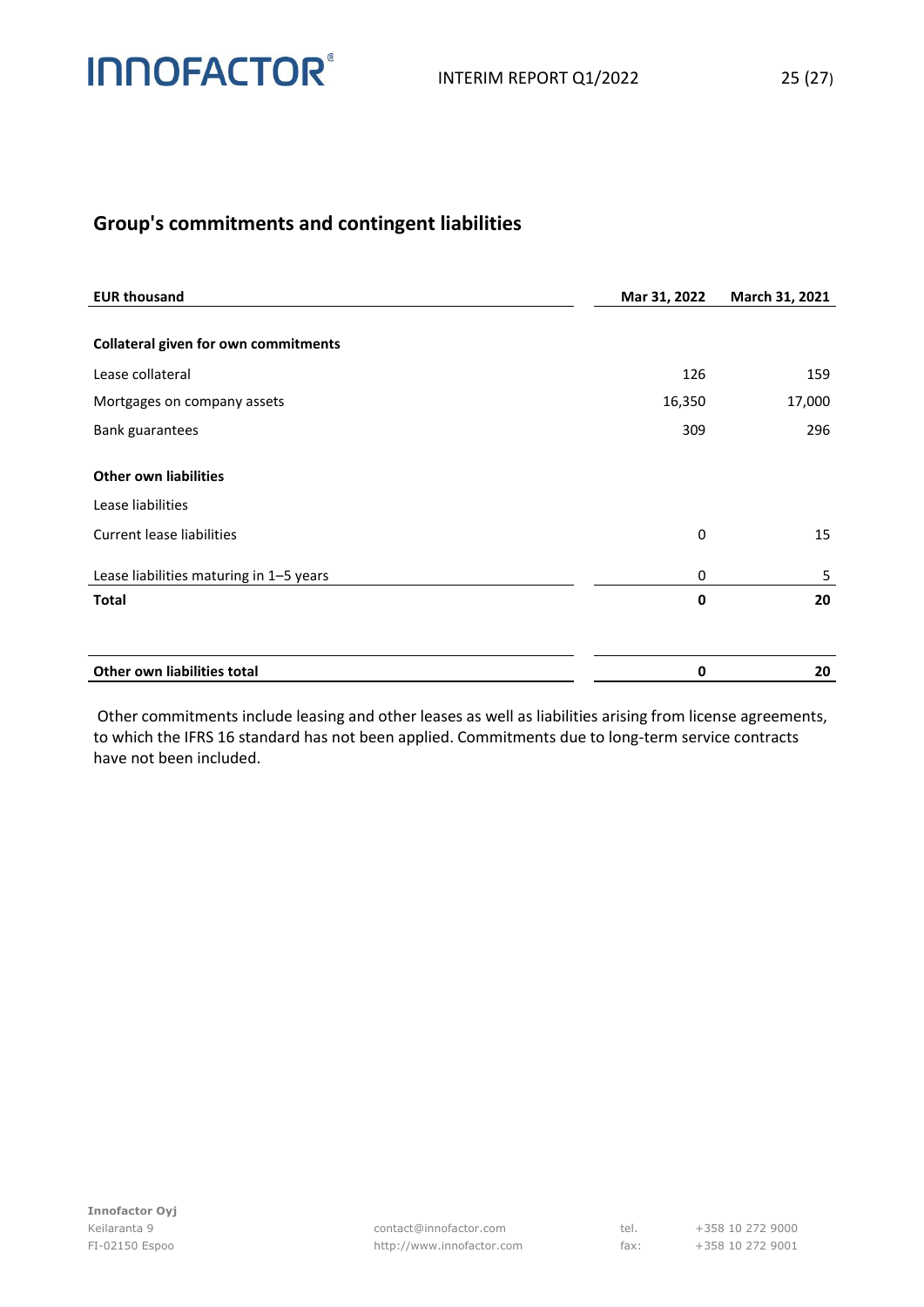### **Largest shareholders**

**INNOFACTOR®** 

According to the share register maintained by Euroclear Finland Oy, the share ownership of the 20 largest Innofactor Plc shareowners at the end of the review period on March 31, 2022, was as follows.

|      |                                            | Number of  | % of share |
|------|--------------------------------------------|------------|------------|
| Name |                                            | shares     | capital    |
| 1.   | Ensio Sami                                 | 7,886,142  | 21.10%     |
|      | Ensio Sami                                 | 5,712,382  | 15.28%     |
|      | Minor under guardianship                   | 724,588    | 1.94%      |
|      | Minor under guardianship                   | 724,586    | 1.94%      |
|      | Minor under guardianship                   | 724,586    | 1.94%      |
| 2.   | Ilmarinen Mutual Pension Insurance Company | 1,800,000  | 4.81%      |
| 3.   | Linturi Kaija and Risto                    | 1,256,411  | 3.36%      |
|      | R. Linturi Oyj                             | 489,107    | 1.31%      |
|      | Linturi Kaija Anneli                       | 430,000    | 1.15%      |
|      | Linturi Risto Erkki Olavi                  | 337,304    | 0.90%      |
| 4.   | Laiho Rami Tapani                          | 1,155,316  | 3.09%      |
| 5.   | Ärje Matias Juhanpoika                     | 854,253    | 2.28%      |
| 6.   | Mäki Antti-Jussi                           | 613,725    | 1.64%      |
| 7.   | Tilman Tuomo Tapani                        | 563,538    | 1.51%      |
| 8.   | Hellen Stefan Andreas                      | 486,000    | 1.30%      |
| 9.   | Ingman Finance Oy Ab                       | 450,000    | 1.20%      |
| 10.  | Muukkonen Teemu Heikki                     | 410,357    | 1.10%      |
| 11.  | Järvenpää Janne-Olli                       | 266,397    | 0.71%      |
| 12.  | Rausanne Oy                                | 250,000    | 0.67%      |
| 13.  | Kukkonen Heikki-Harri                      | 218,606    | 0.58%      |
| 14.  | Puolakka Petri Yrjö Emil                   | 202,511    | 0.54%      |
| 15.  | Laiho Jari Olavi                           | 200,371    | 0.54%      |
| 16.  | Mandatum Life Insurance Company Limited    | 199,445    | 0.53%      |
| 17.  | Kannisto Jaakko Mikael                     | 191,981    | 0.51%      |
| 18.  | Varsio Jussi Ilari                         | 190,000    | 0.51%      |
| 19.  | Mäkinen Antti Vilho Juhani                 | 164,000    | 0.44%      |
| 20.  | Muurinen Hannu Olavi                       | 125,750    | 0.34%      |
|      | Total                                      | 17,484,803 | 46.76%     |